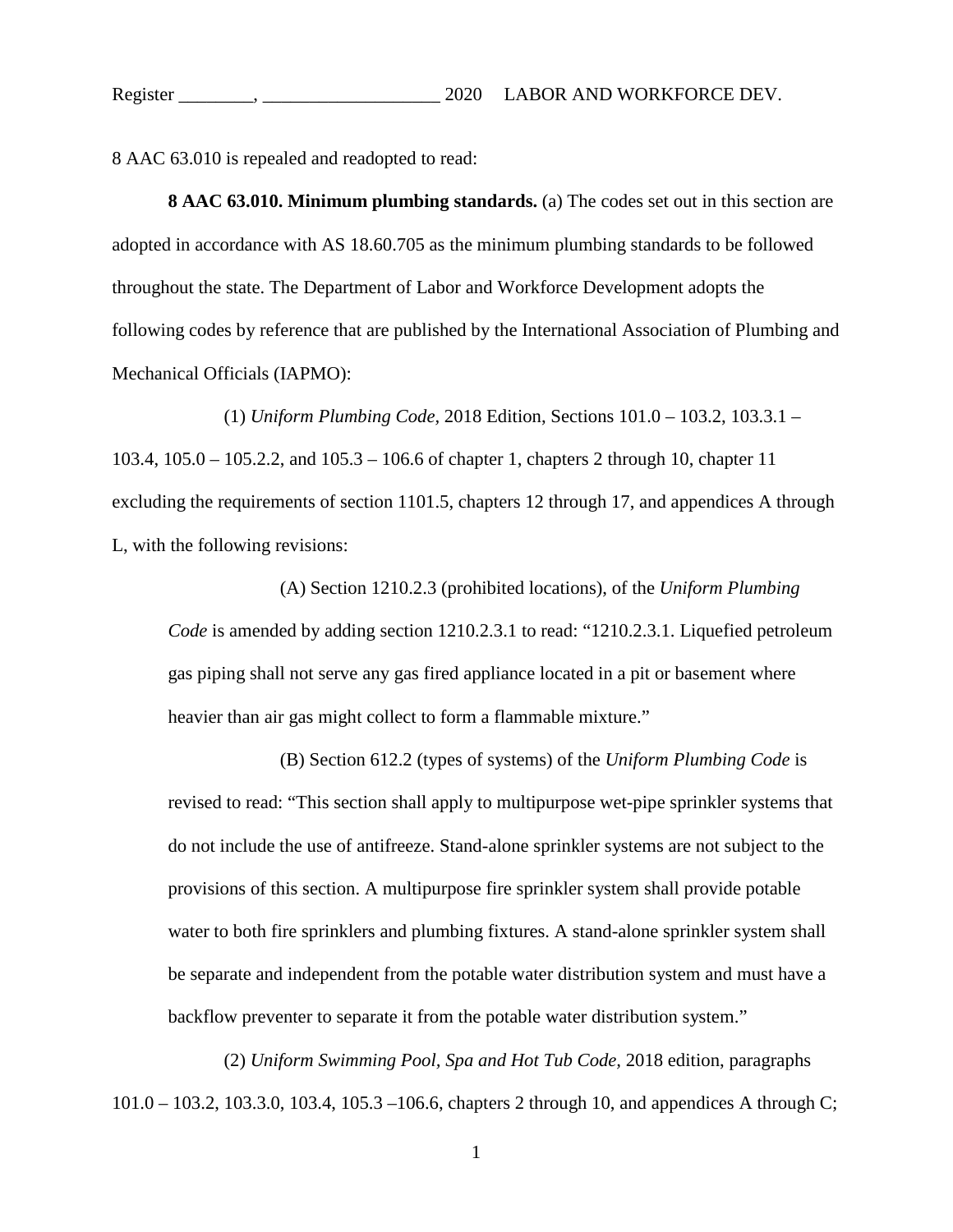(3) *Uniform Solar, Hydronics and Geothermal Code,* 2018 edition, paragraphs 101.0 – 103.2, 103.4, 105.2 –105.2.2, 105.3 – 106.6, chapters 2 through 12, and appendices A through C. (Eff. 8/5/72, Register 43; am 7/12/81, Register 79; am11/1/2000, Register 156; am 9/25/2002, Register 163; am 12/6/2003, Register 168; am 9/27/2008, Register 187; am 2/23/2011, Register 197; am 10/23/2014, Register 212; am 3/6/2016, Register 217, am 11/5/2017, Register 224; am\_\_\_/\_\_\_/\_\_\_\_, Register \_\_\_\_)

**Authority:** AS 18.60.705 AS 18.60.710

**Editor's note:** Copies of the codes adopted by reference in 8 AAC 63.010 are available at the International Association of Plumbing and Mechanical Officials, 4775 E. Philadelphia Street, Ontario, CA 91761-2816. In addition, the codes are available for inspection at the Lieutenant Governor's Office, Juneau, Alaska.

As of Register 151 (October 1999), the regulations attorney made technical revisions under AS 44.62.125(b)(6) to reflect the name change of the Department of Labor to the Department of Labor and Workforce Development made by ch. 58, SLA 1999 and the corresponding title change of the commissioner of labor.

8 AAC 77.005 is amended to read:

**8 AAC 77.005. Elevator safety standards code. (a)** The minimum elevator safety standards applicable to elevators, escalators, and similar devices in the state are set out in the following editions of safety codes for elevators, escalators, platform lifts and stairway chairlifts, published by the American Society of Mechanical Engineers (ASME), and are adopted by reference:

(1) the *Safety Code for Elevators and Escalators*, **2016 edition (ASME A17.1-**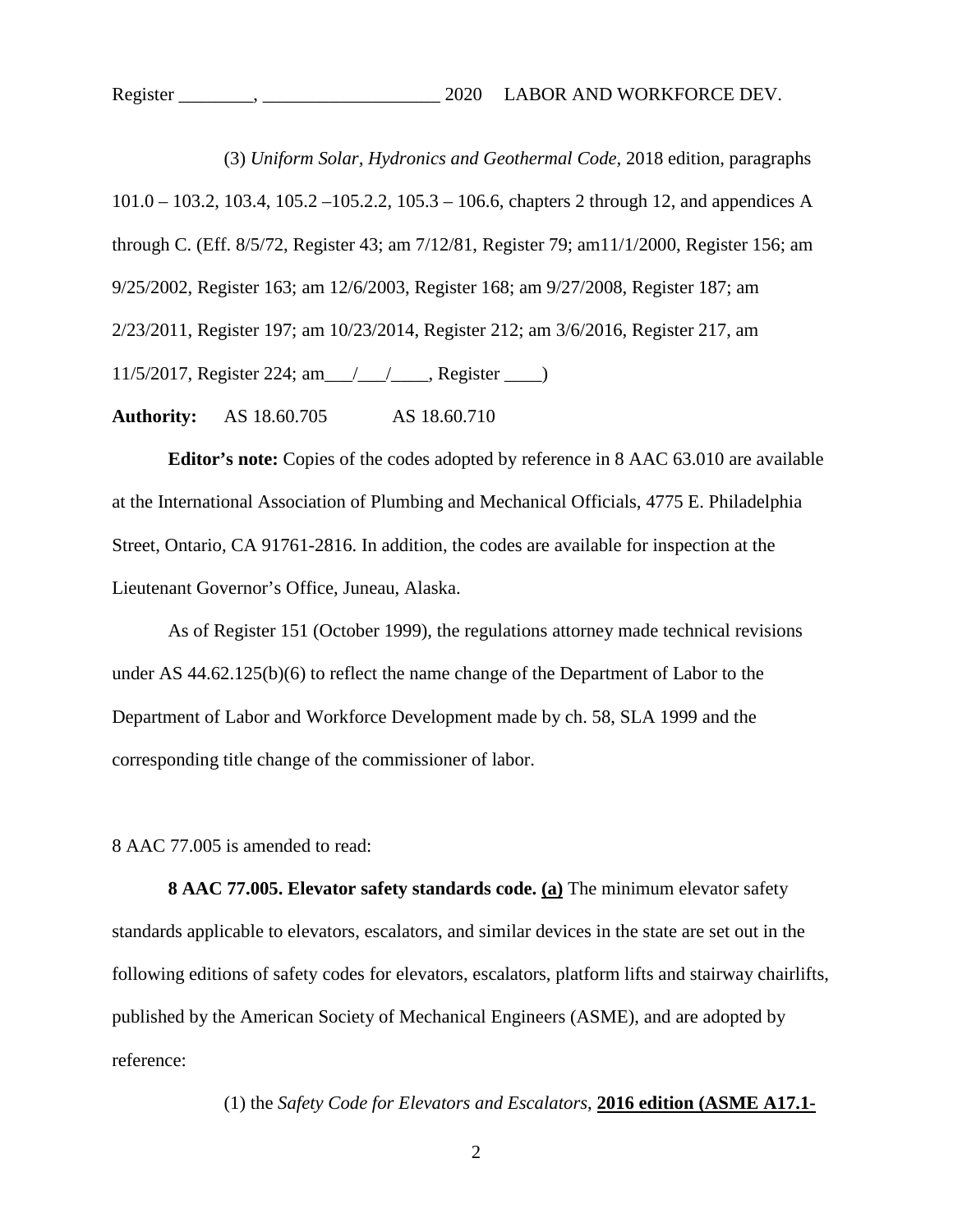# **2016)** [2013 edition (ASME A17.1-2013)],

(A) with the following revisions:

(i) Section 2.2.2.3 is amended by replacing the existing language to

read:

"**2.2.2.3.** For pits subject to the periodic accumulation of ground water, a permanent drain or sump pump shall be installed. For pits not subject to the periodic accumulation of ground water, **as determined by the authority having jurisdiction,** the permanent installation of a drain or sump pump is not required, unless required by section 2.2.2.5.";

8 AAC 77.005(3) is amended to read:

(3) the *Safety Standard for Platform Lifts and Stairway Chairlifts*, **2017 edition (ASME A18.1-2017)** [2014 EDITION (ASME A18.1-2014)],

8 AAC 77.005(4) is amended to read:

(4) the *Guide for Inspection of Elevators, Escalators, and Moving Walks*, **2017 edition (ASME A17.2-2017)** [2012 EDITION (ASME A17.2-2012)];

8 AAC 77.005(5) is amended to read:

(5) the *Standard for Elevator Suspension, Compensation, and Governor Systems***, 2017 edition (ASME A17.6-2017)** [(ASME A17.6-2010)];

8 AAC 77.005(6) is amended to read: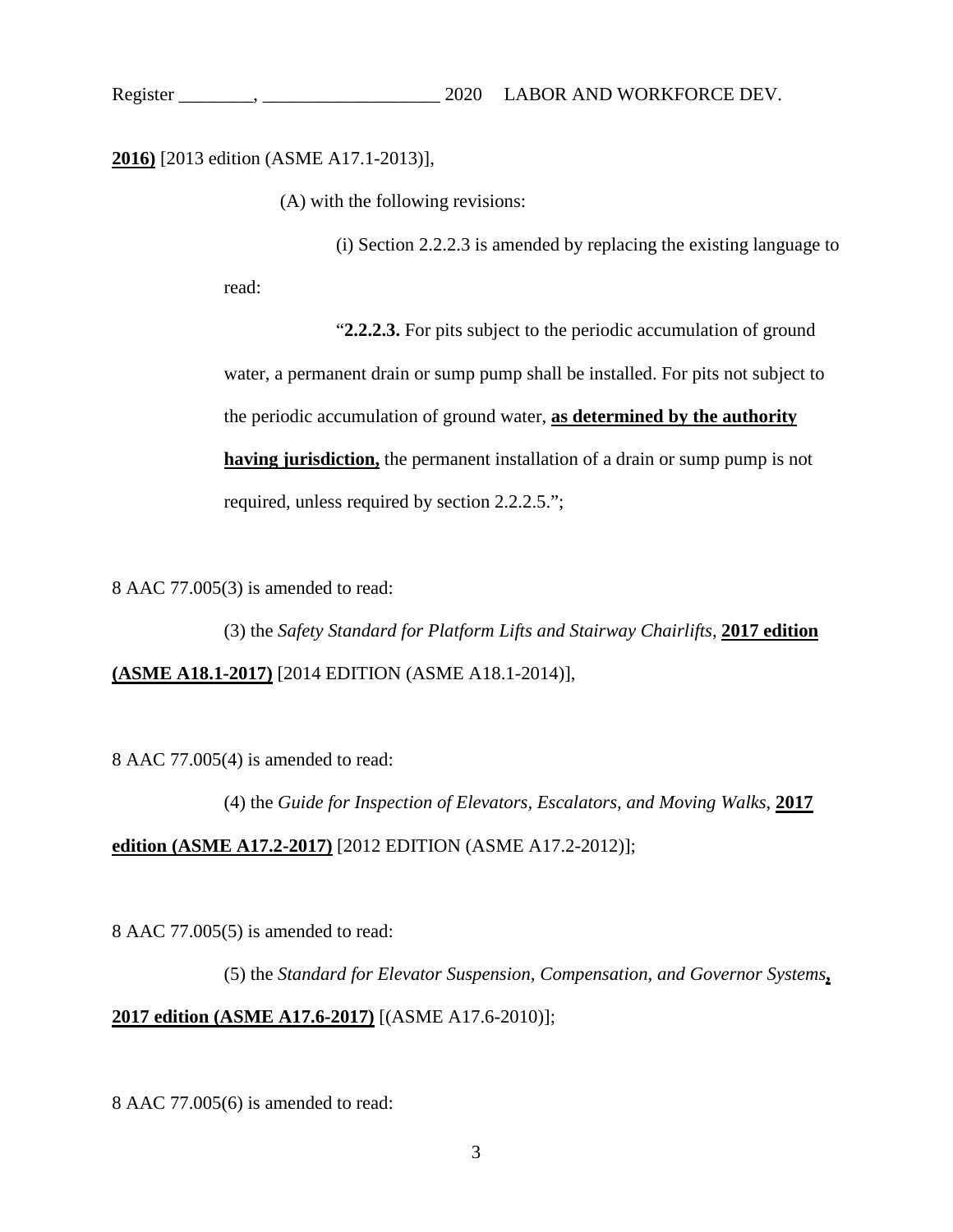(6) the *Performance-Based Safety Code for Elevators and Escalators***, 2007 edition** (ASME A17.7-2007). (Eff. 10/21/79, Register 72; am 10/21/92, Register 124; am 12/17/99, Register 152; am 9/25/2002, Register 163; am 6/14/2006, Register 178; am 2/23/2011, Register 197 am 10/16/2012, Register 204; am 10/23/2014, Register 212; am 3/6/2016, Register  $217$ ; am  $\angle$  /  $\angle$ , Register  $\angle$ 

**Authority:** AS 18.60.800

8 AAC 80.010 is repealed and readopted to read:

**8 AAC 80.010. Boiler and pressure vessel construction code.** (a) The department adopts by reference the following sections of the 2013 edition of the American Society of Mechanical Engineers' *Boiler and Pressure Vessel Code* (ASME code) as interpreted as of July 1, 2013:

- (1) Section I, Rules for Construction of Power Boilers;
- (2) Section II, Materials;
- (3) Section IV, Rules for Construction of Heating Boilers;
- (4) Section V, Nondestructive Examination;
- (5) Section VI, Recommended Rules for Care and Operation of Heating Boilers;
- (6) Section VII, Recommended Guidelines for the Care of Power Boilers;
- (7) Section VIII, Rules for Construction of Pressure Vessels;
- (8) Section IX, Welding, Brazing, and Fusing Qualifications;
- (9) Section X, Fiber Reinforced Plastic Pressure Vessels.

(b) The department adopts by reference the 2014 edition of the American Petroleum Institutes' *Pressure Vessel Inspection Code: In-Service Inspection, Rating, Repair, and*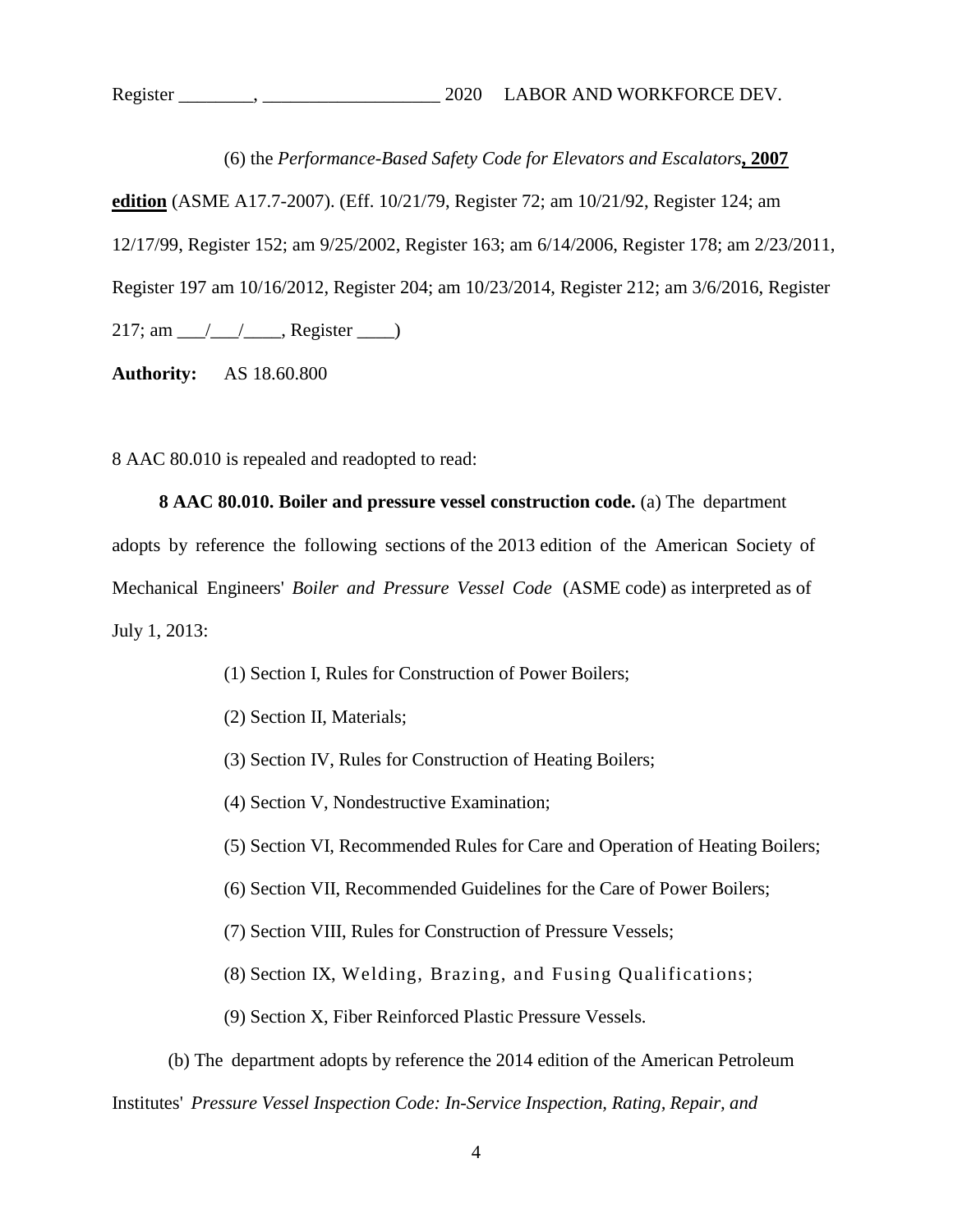*Alteration, Tenth Edition,* (API 510).

(c) Canadian registration number (CRN) vessels that are designed and constructed in conformance with the *ASME Code,* but do not bear the ASME symbol, will be approved for use upon receipt of the manufacturer's data sheet.

(d) A boiler or pressure vessel fabricated for installation in this state in accordance with AS 18.60.180 – 18.60.390 must bear a National Board of Boiler and Pressure Vessel Inspectors registration number. Cast iron heating boilers are exempt from the requirements of this subsection. (In effect before 7/28/59; am 4/22/73, Register 45; am 11/22/75, Register 56; am 6/11/78, Register 66; am 5/12/82, Register 82; am 6/21/84, Register 90; am 10/21/92, Register 124; am 12/17/99, Register 152; am 11/1/2000, Register 156; am 9/25/2002, Register 163; am 6/14/2006, Register 178; am 9/27/2008, Register 187; 10/16/2012, Register 204; am 10/23/2014, Register 212; am  $\angle$   $\angle$   $\angle$  Register  $\angle$ 

#### **Authority:** AS 18.60.180

**Editor's note:** The American Society of Mechanical Engineers' *Boiler and Pressure Vessel Code,* and the American Petroleum Institutes' *Pressure Vessel Inspection Code: In-Service Inspection, Rating, Repair, and Alteration, Tenth Edition,* adopted by reference in 8 AAC 80.010, are available for public review at the Mechanical Inspection Section, Division of Labor Standards and Safety, Department of Labor and Workforce Development, 1251 Muldoon Rd, Suite 113, Anchorage, AK 99504; telephone (907) 269-4925, and may be obtained by contacting the American Society of Mechanical Engineers, Three Park Avenue, New York, NY 10016; telephone: (800) 843-2763; facsimile: (973) 882-1717; Internet address: [http://www.asme.org or the American Petroleum Institute, 200 Massachusetts Avenue](ss:%20http://www.asme.org%20or%20the%20American%20Petroleum%20Institute,%20.)  [NW, Suite 1100, Washington, DC 20001-5571; telephone \(202\) 682-8000](ss:%20http://www.asme.org%20or%20the%20American%20Petroleum%20Institute,%20.)**.**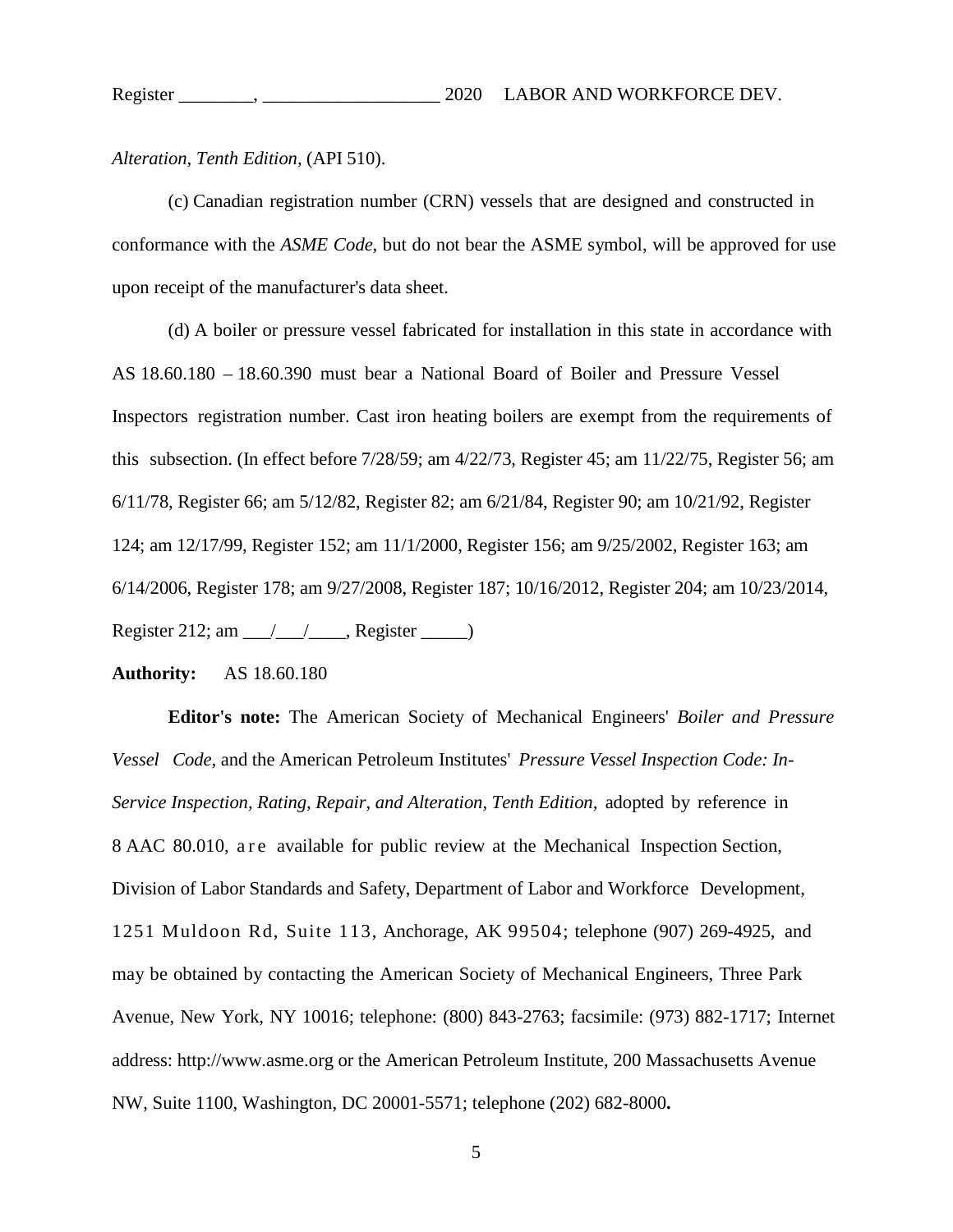As of Register 151 (October 1999), the regulations attorney made technical revisions under AS 44.62.125 (b)(6) to reflect the name change of the Department of Labor to the Department of Labor and Workforce Development made by ch. 58, SLA 1999 and the corresponding title change of the commissioner of labor.

#### 8 AAC 80.060(b) is amended to read:

(b) The state vessel number shall be affixed as follows:

(1) except as provided in (2) of this subsection, a steel boiler or unfired pressure vessel will be stamped, preferably on the nameplate, with at least five-sixteenthsinch numbers; the stamping must be plainly visible and easily read; [IF A HIGH-PRESSURE UNFIRED VESSEL IS IN SERVICE, AN IDENTIFICATION TAG PROVIDED BY THE DEPARTMENT MAY BE USED UNTIL THE VESSEL NAMEPLATE CAN BE PROPERLY STAMPED;]

(2) **paint marker pens** [MARKING PENCILS] may be used if they are designed to make notations that are permanent and readable; the state vessel number must be placed above or below the manufacturer's information nameplate.

(3) during the initial inspection and each subsequent periodic inspection,

(A) the responsible inspector shall affix an inspection tag provided by the department;

(B) the inspection tag must set out

- (i) the state vessel number;
- (ii) the name of the responsible inspector;
- (iii) the responsible inspector's identification number as it appears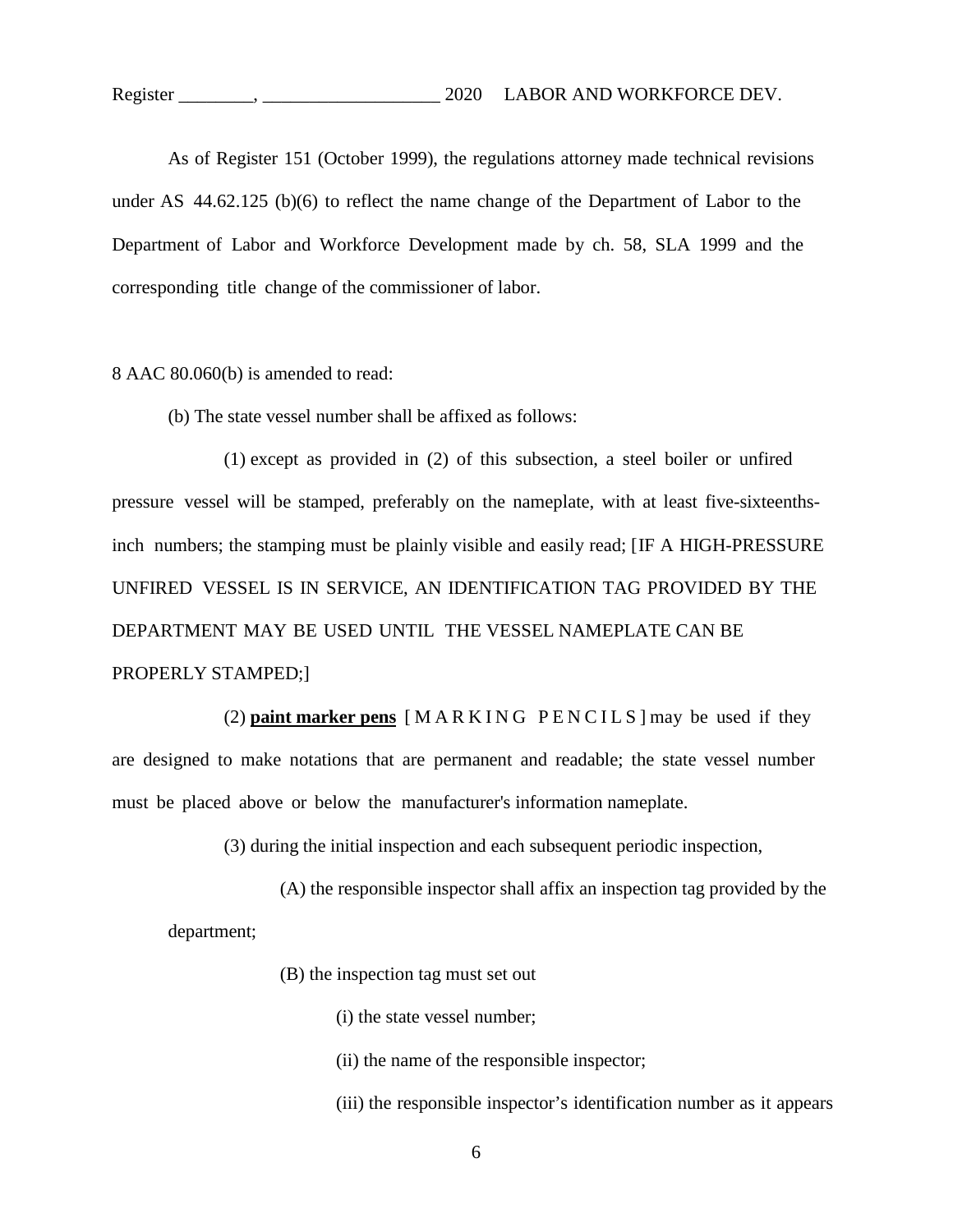on the card issued under 8 AAC 80.040, if the responsible inspector is a special inspector; and

(iv) the month and year in which the inspection was performed; and

(C) the inspection tag must be replaced at each subsequent periodic inspection. (Eff. 6/21/84, Register 90; am 10/21/92, Register 124; 10/16/2012, Register  $204$ ; am  $\angle$  /  $\angle$ , Register  $\angle$ 

**Authority:** AS 18.60.180

8 AAC 80.070(a) is amended to read:

(a) An automatically fired steam boiler must be equipped with an automatic low-water fuel cutoff **with manual reset**.

(b) An automatically fired hot water heating or hot water supply boiler that exceeds an input of 400,000 Btu per hour must be equipped with an automatic low-water fuel cutoff or a loss of flow switch, as appropriate for the heater or boiler. (Eff. 6/21/84, Register 90; am 12/17/99, Register 152; am \_\_\_/\_\_\_/\_\_\_\_, Register \_\_\_\_)

**Authority:** AS 18.60.180

8 AAC 80.110 is amended by adding a new subsection to read:

(c) Operators with a verified testing and inspection program, and certified under the standards of *Pressure Vessel Inspection Code: In-service Inspection, Rating, Repair, and Alteration* (API 510), as published by the American Petroleum Institute, may perform testing at intervals consistent with that standard. (Eff.  $6/21/84$ , Register 90, am  $\frac{\sqrt{21}}{21}$ , Register  $\frac{\sqrt{21}}{21}$ **Authority:** AS 18.60.180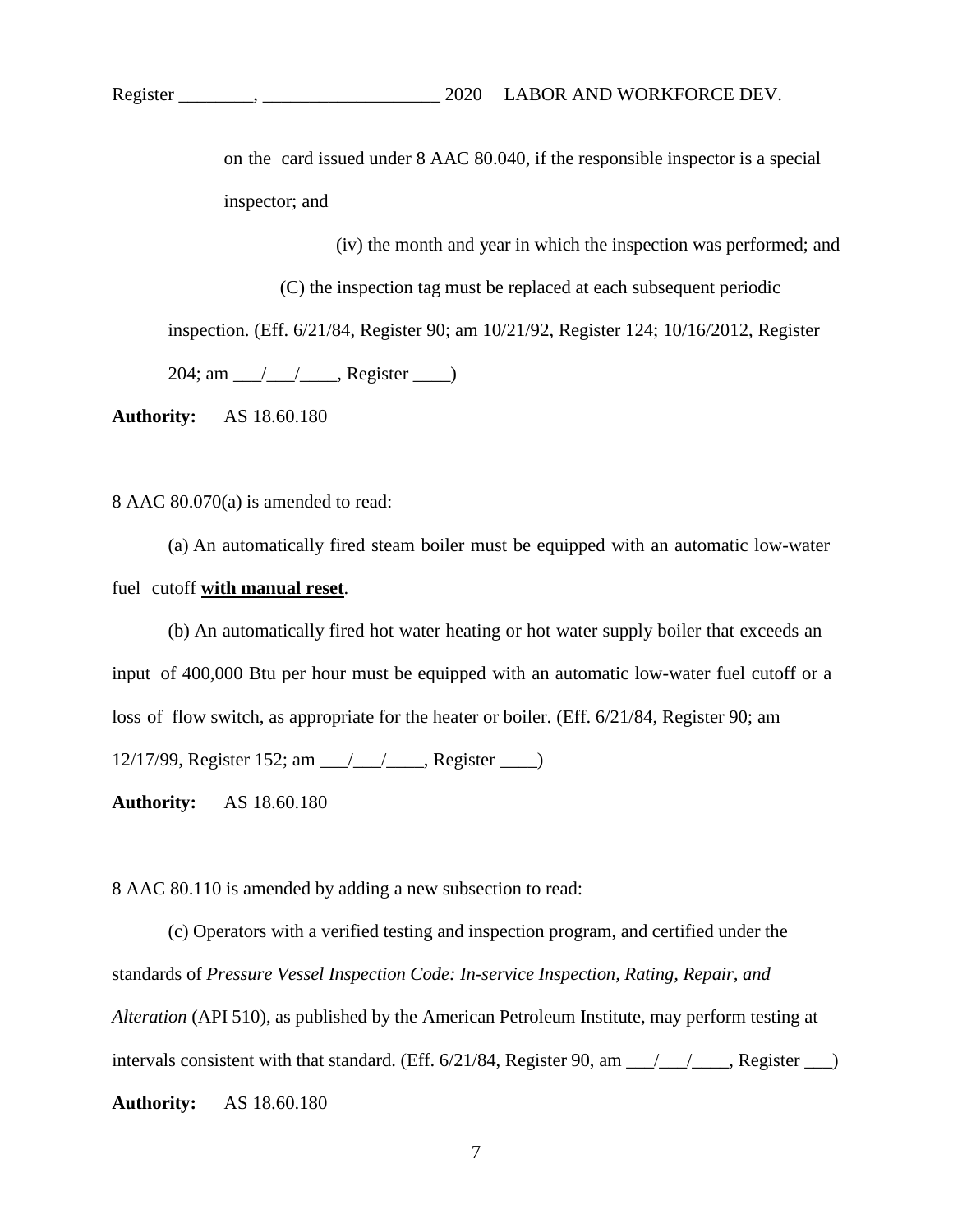8 AAC 80.130 is amended to read:

**8 AAC 80.130. Requirements for boiler operator license.** (a) An applicant for a boiler operator license must submit documented proof, on a notarized form provided by the department or by notarized statements on letterhead stationery from employers, of qualifications for the respective license category as follows:

(1) fireman – no experience required;

(2) third class – at least

(A) 40 hours of classroom training and three months' experience in the operation, maintenance, or repair of boilers; or

(B) six months' experience in the operation, maintenance, or repair of boilers;

(3) second class – at least

(A) six months' experience in the operation, maintenance, or repair of boilers in the size range of 3,500 pounds of steam an hour to 100,000 pounds of steam an hour while holding a third class license; or

(B) 12 months' experience in the operation, maintenance, or repair of boilers having a size equal to or greater than 100,000 pounds of steam an hour;

(4) first class – at least

(A) 12 months' experience in the operation, maintenance, or repair of boilers having a size equal to or greater than 100,000 pounds of steam an hour while holding a second class license; or

(B) 24 months' experience in the operation, maintenance, or repair of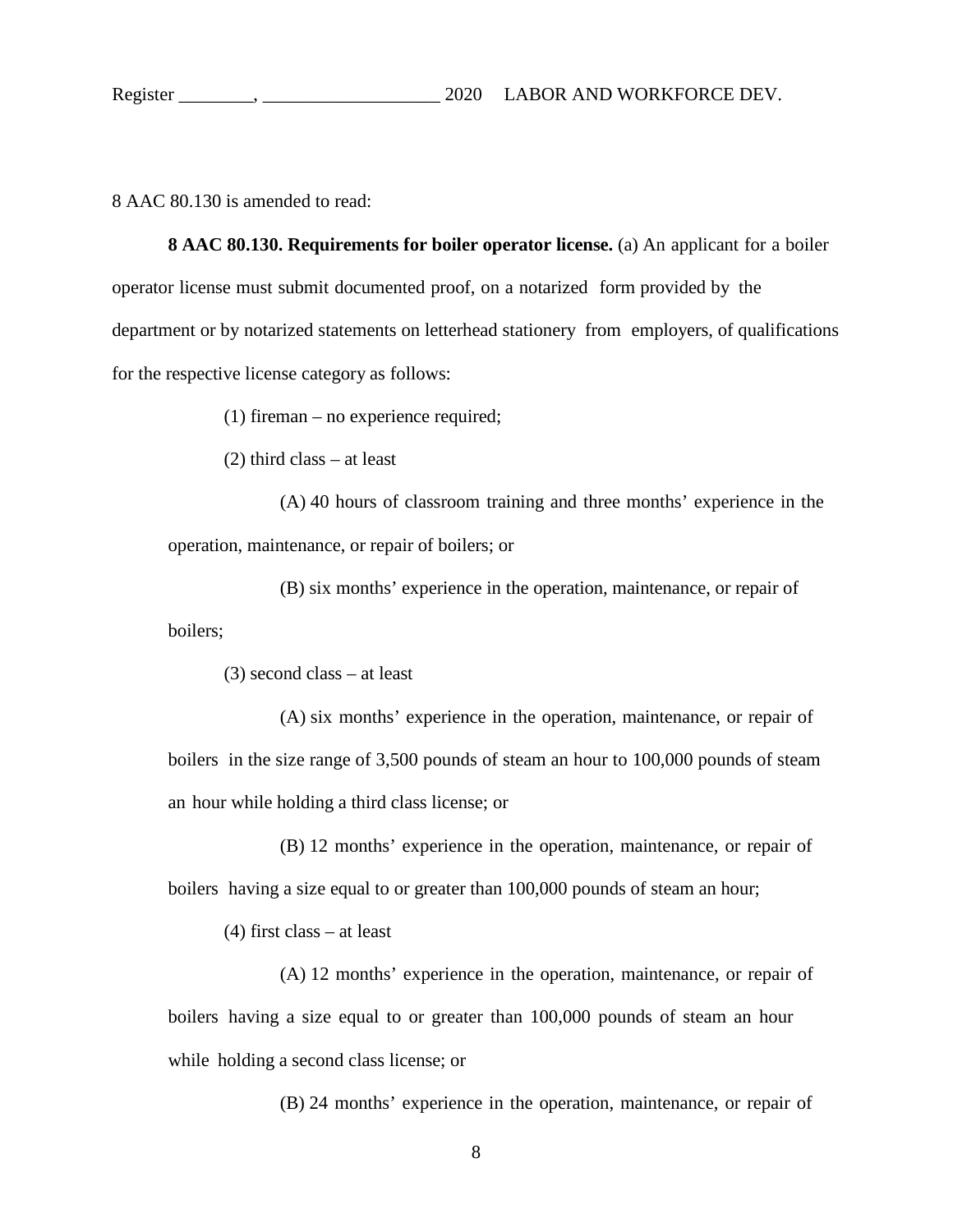boilers having a size equal to or greater than 100,000 pounds of steam an hour.

(b) An examination will be given upon approval of an application. If the applicant fails the examination, the applicant must wait 30 days before reexamination.

(c) A license is valid for three years and is renewable upon request by contacting the Anchorage office of the department. (Eff. 6/21/84, Register 90; am 6/14/2006, Register 178; am 9/27/2008, Register 187; am10/16/2012, Register 204; am \_\_\_/\_\_\_/\_\_\_\_, Register \_\_\_\_)

**Authority:** AS 18.60.180 AS 18.60.395

**Editor's note:** For the purposes of 8 AAC 80, the Anchorage office of the department can be contacted at Mechanical Inspection Section, Division of Labor Standards and Safety, Department of Labor and Workforce Development, **1251 Muldoon Rd, Suite 113** [3301 EAGLE STREET, SUITE 302], Anchorage, AK **99504** [99503]; telephone: (907) 269-4925.

8 AAC 80.900 is amended to read:

**8 AAC 80.900. Definitions.** (a) In this chapter and in AS 18.60.180 – 18.60.395, unless the context requires otherwise

(1) "alteration" means a change in any item described on the original manufacturer's data report which affects the pressure capability of a boiler or unfired pressure vessel, and includes, for example, a non-physical change such as an increase in the maximum allowable working pressure (internal or external) or design temperature of a boiler or unfired pressure vessel, and a reduction in minimum temperature such that additional mechanical tests are required;

(2) "*ASME Code*" means the American Society of Mechanical Engineers *Boiler*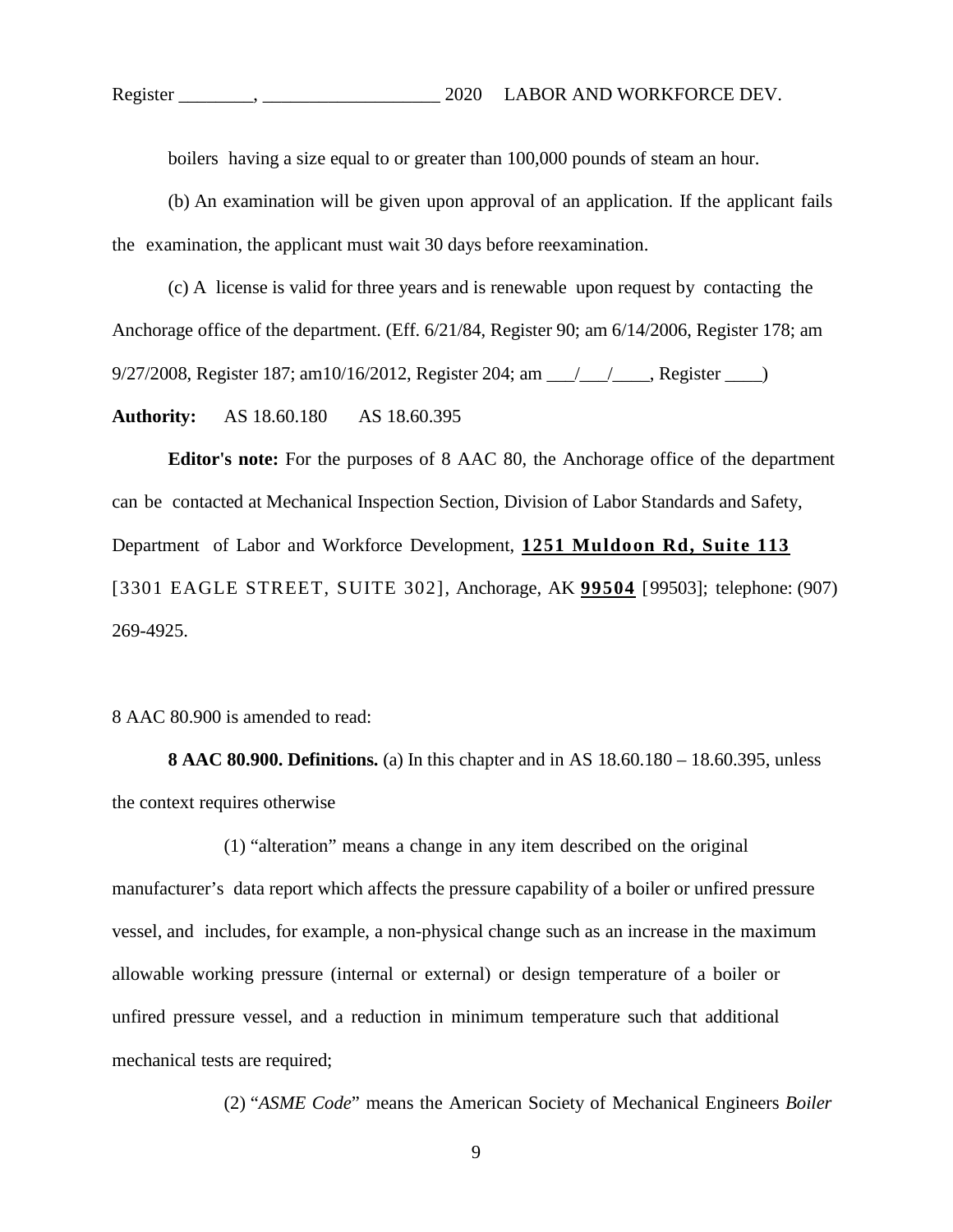*and Pressure Vessel Code,* adopted by reference in 8 AAC 80.010;

(3) "boiler" means a closed vessel in which water or other vaporizing fluids are heated, steam is generated, steam is superheated, or a combination of these processes occurs, under pressure or vacuum, for use external to the vessel by the direct application of heat; "boiler" includes fired units for heating or vaporizing liquids other than water where these units are separate from processing systems and complete within themselves; "boiler" also means a

(A) power boiler – a boiler in which steam or other vapor is generated at a pressure of more than 15 psi for use external to itself;

(B) miniature boiler – a power boiler or high-temperature water boiler that does not exceed the following limits:

(i) 16 inches inside diameter of shell;

(ii) 20 square feet heating surface; this sub-subparagraph is not applicable to electric boiler;

(iii) five cubic feet gross volume exclusive of casing and insulation; and

(iv) 100 psi maximum allowable working pressure;

(C) waste heat boiler – an unfired pressure vessel or system of unfired pressure vessels intended for the purpose of producing and controlling an output of thermal energy;

(D) steam heating boiler – a boiler designed to convert water into steam that is supplied to an external space heating system;

(E) hot water heating boiler – a boiler designed to heat water for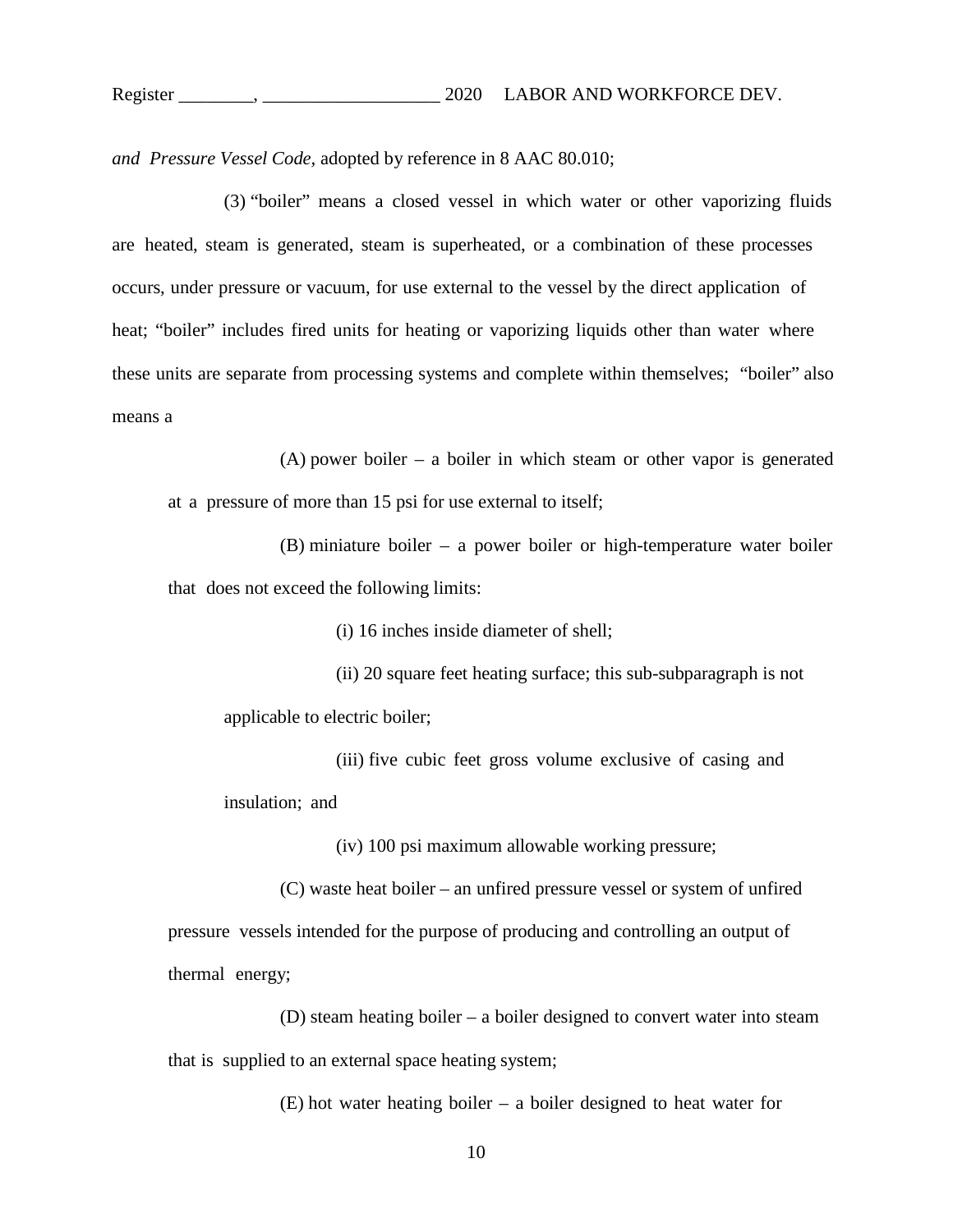circulation through an external space heating system;

(F) hot water supply boiler – a boiler used to heat water for purposes other than space heating;

(G) portable boiler – a boiler which is primarily intended for temporary location and the construction and usage of which permits it to be readily moved from one location to another;

(H) electric boiler – a power boiler or a high-temperature water boiler in which the source of heat is electricity; and

(I) high-temperature water boiler – a water boiler intended for operation at pressures in excess of 160 psi or temperatures in excess of 250 degrees Fahrenheit;

(4) "certificate of inspection" means a certificate issued by the department for the operation of a boiler or unfired pressure vessel, as required by AS 18.60.340 and 18.60.390;

(5) "chief inspector" means the individual who is in charge of boiler and pressure vessel inspections in the mechanical inspection section of the division of labor standards and safety in the department;

(6) "commissioner" means the commissioner of labor and Workforce Development;

(7) "department" means the Alaska Department of Labor and Workforce Development;

(8) "director" means the director of the labor standards and safety division of the department, or his or her designee;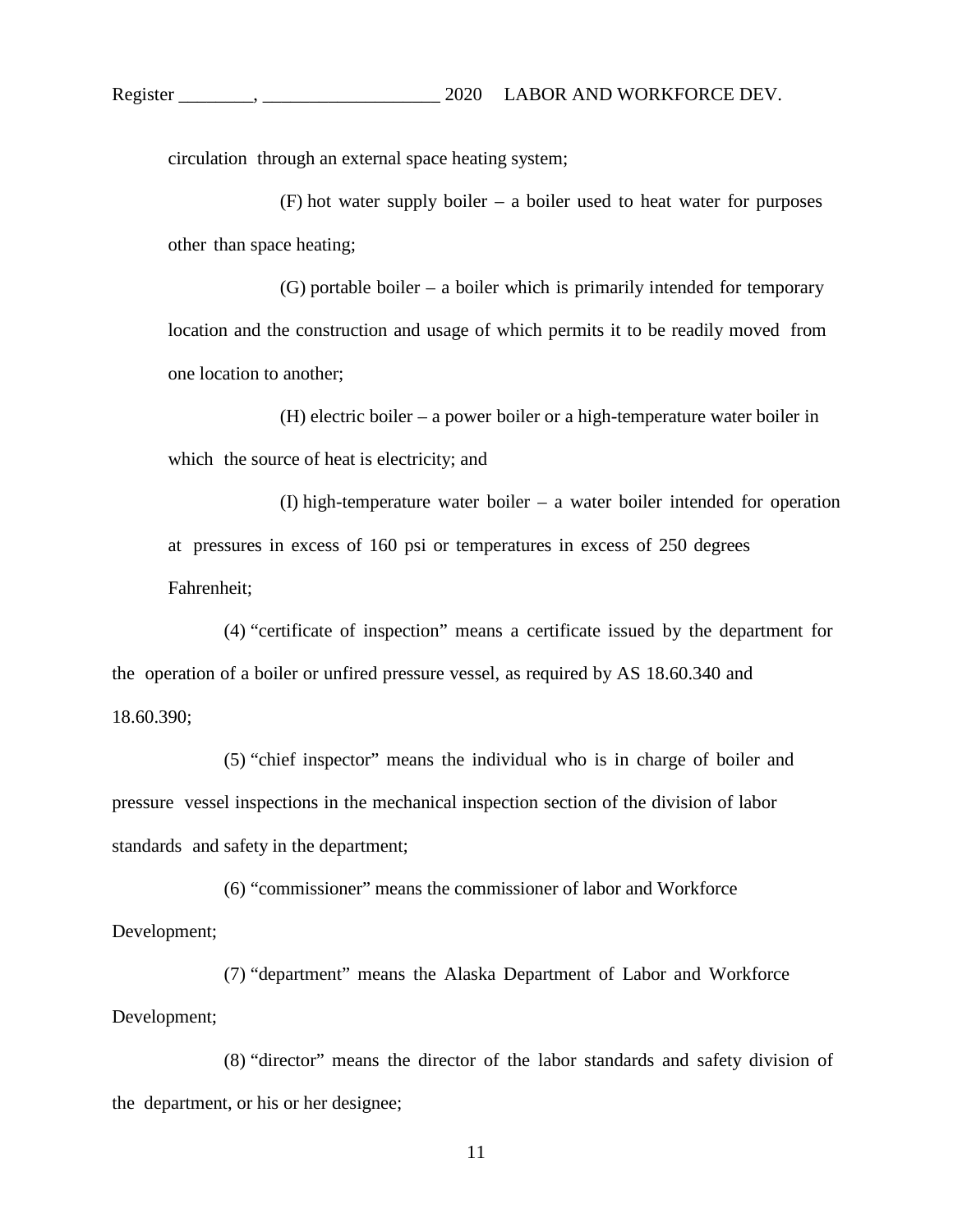(9) "discharge capacity" means the discharge capacity of safety or safety relief valves in terms of Btu's or pounds per hour;

(10) "external inspection" means an inspection made when a boiler or unfired pressure vessel is in operation;

(11) "internal inspection" means as complete an examination as can reasonably be made of the internal and external surfaces of a boiler or unfired pressure vessel while it is shut down, with manhole plates, handhole plates or other inspection opening closures removed as required by the inspector;

(12) "owner or user" means any person that is legally responsible for the safe installation, operation, and maintenance of a boiler or unfired pressure vessel within the state;

(13) "pressure vessel" means a vessel in which the pressure is obtained from an external source, or by the application of heat from an indirect source, or from a direct source other than those boilers defined in (3) of this section;

(14) "psi" means pounds per square inch;

(15) "repair" means the work necessary to restore a boiler or unfired pressure vessel to a safe and satisfactory operating condition, in accordance with the provisions of the *NBIC;*

(16) "NB" means the National Board of Boiler and Pressure Vessel Inspectors;

(17) "*NBIC*" means the *National Board Inspection Code Manual for Boiler and Pressure Vessel Inspectors,* as adopted in AS 18.60.315;

(18) "R stamp" means the repair stamp issued by the National Board of Boiler and Pressure Vessel Inspectors for the repair of boilers or pressure vessels;

(19) "VR stamp" means the safety or safety relief valve repair stamp issued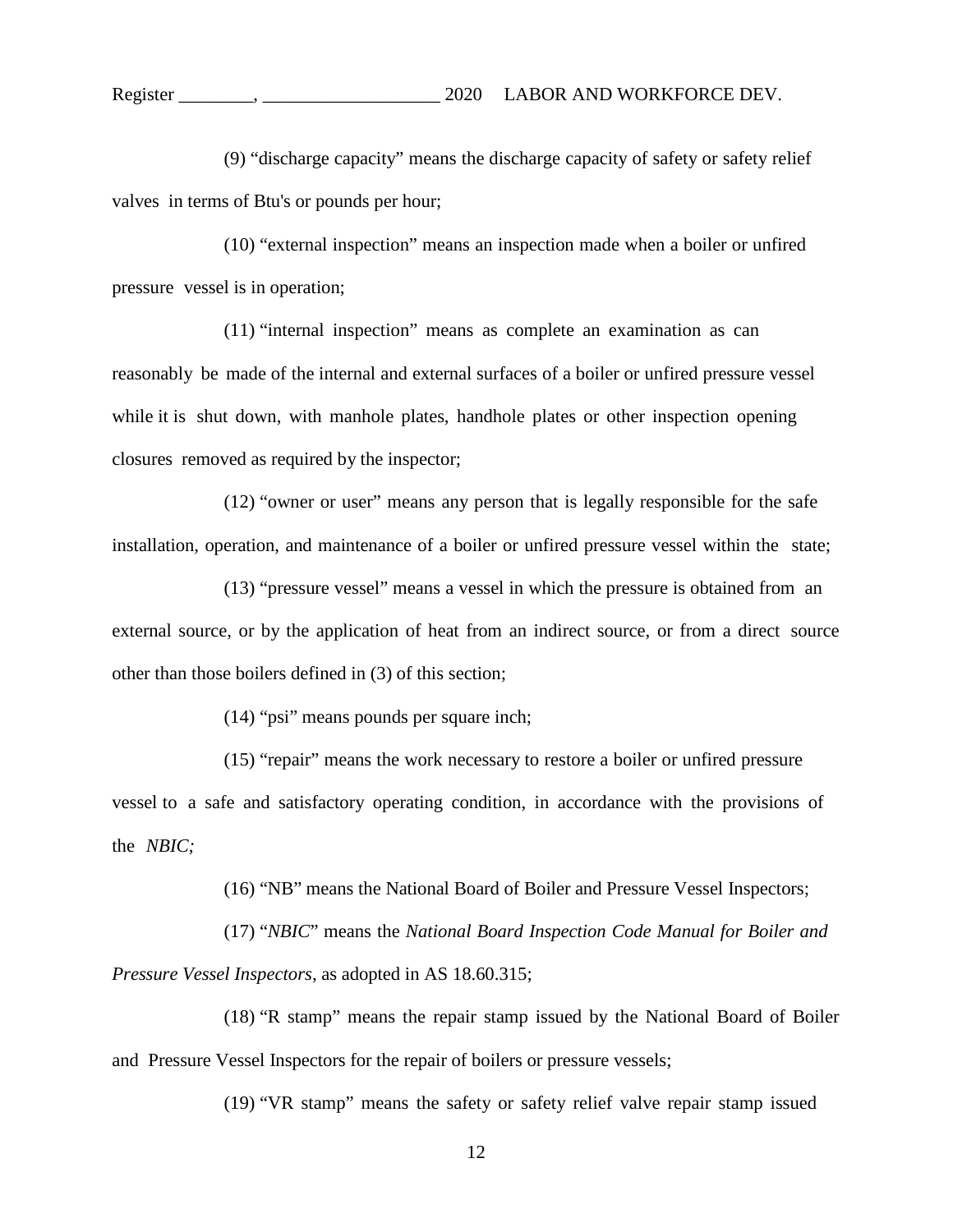by the National Board of Boiler and Pressure Vessel Inspectors;

(20) "automatic utility hot water heater" means a vessel in which potable water is heated by the combustion of fuel, by electricity, or by any other source, and withdrawn for external use;

(21) "Btu" means British thermal unit;

(22) "control copy" means a quality system manual described in the *NBIC,* RA

2151(e);

(23) "deputy inspector" means an employee of the department assigned by the department chief inspector to conduct inspections under this chapter;

(24) "kPa" means kilopascal;

(25) repealed 9/25/2002;

(26) "special inspector" means an individual commissioned under AS 18.60.240 and 8 AAC 80.040 to perform inspections under this chapter;

(27) "approved inspector" means an employee of the department appointed by the commissioner and approved by the director to perform inspections of cast iron boilers and domestic hot water heaters under AS 18.60.180 – 18.60.395 and this chapter;

(28) "National Board" has the same meaning given for the term "NB" in this

section;

(29) "combination boiler-water heater unit" means a water heating device that combines the function of an automatic utility hot water heater and a space heating boiler in a single unit.

(b) As used in AS  $18.60.210(a)(5)$ , "inside diameter not exceeding six inches" means having a cross sectional area no greater than 28.26 square inches.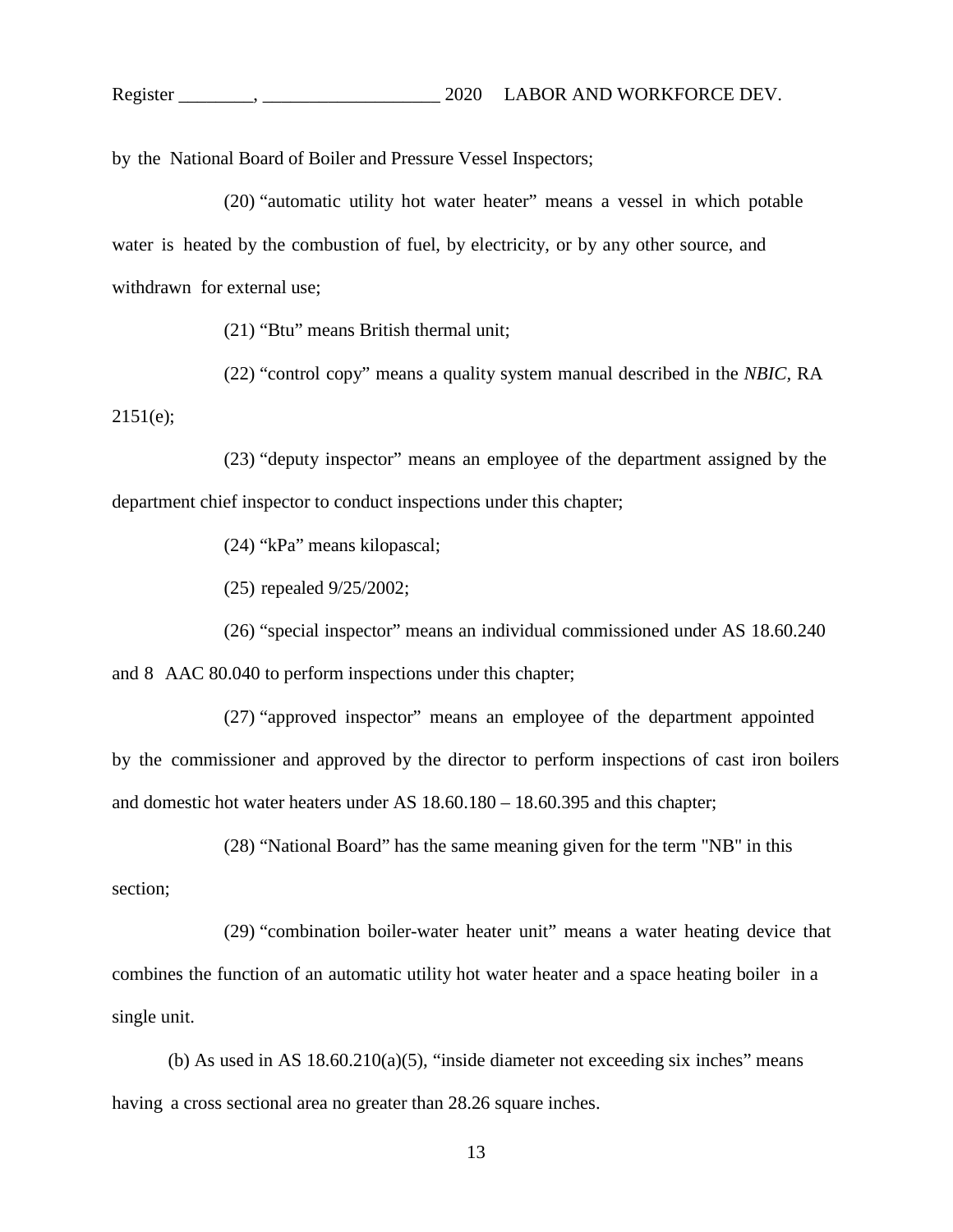(c) As used in AS 18.60.210(a)(2), "unfired pressure vessels" means portable "DOT" stamped pressure vessels used for the shipment of liquids or gases under pressure.

(d) As used in AS  $18.60.210(a)(6)$ , "place of public assembly" has the same meaning given "public structures" in AS 18.60.660. (Eff. 6/21/84, Register 90; am 10/21/92, Register 124; am 12/17/99, Register 152; am 11/1/2000, Register 156; am 9/25/2002, Register 163; am 12/6/2003, Register 168; am 9/27/2008, Register 187 am 2/23/2011, Register 197; am

 $\frac{1}{\sqrt{2\pi}}$ , Register  $\frac{1}{\sqrt{2\pi}}$ 

**Authority:** AS 18.60.180 AS 18.60.315

**Editor's note:** For the purposes of 8 AAC 80, the Anchorage office of the Department of Labor and Workforce Development can be contacted at Mechanical Inspection Section, Division of Labor Standards and Safety, Department of Labor and Workforce Development, **1251 Muldoon Rd, Suite 113** [3301 EAGLE STREET, SUITE 302], Anchorage, AK **99504** [99503]; **telephone:** [PHONE:] (907) 269-4925.

As of Register 151 (October 1999), the regulations attorney made technical revisions under AS 44.62.125 (b)(6) to reflect the name change of the Department of Labor to the Department of Labor and Workforce Development made by ch. 58, SLA 1999 and the corresponding title change of the commissioner of labor.

As of Register 204 (January 2013), the regulations attorney made a technical revision under AS 44.62.125(b)(6), to the definition of "ASME Code" in 8 AAC 80.900(a).

8 AAC 90.130 is repealed and readopted to read: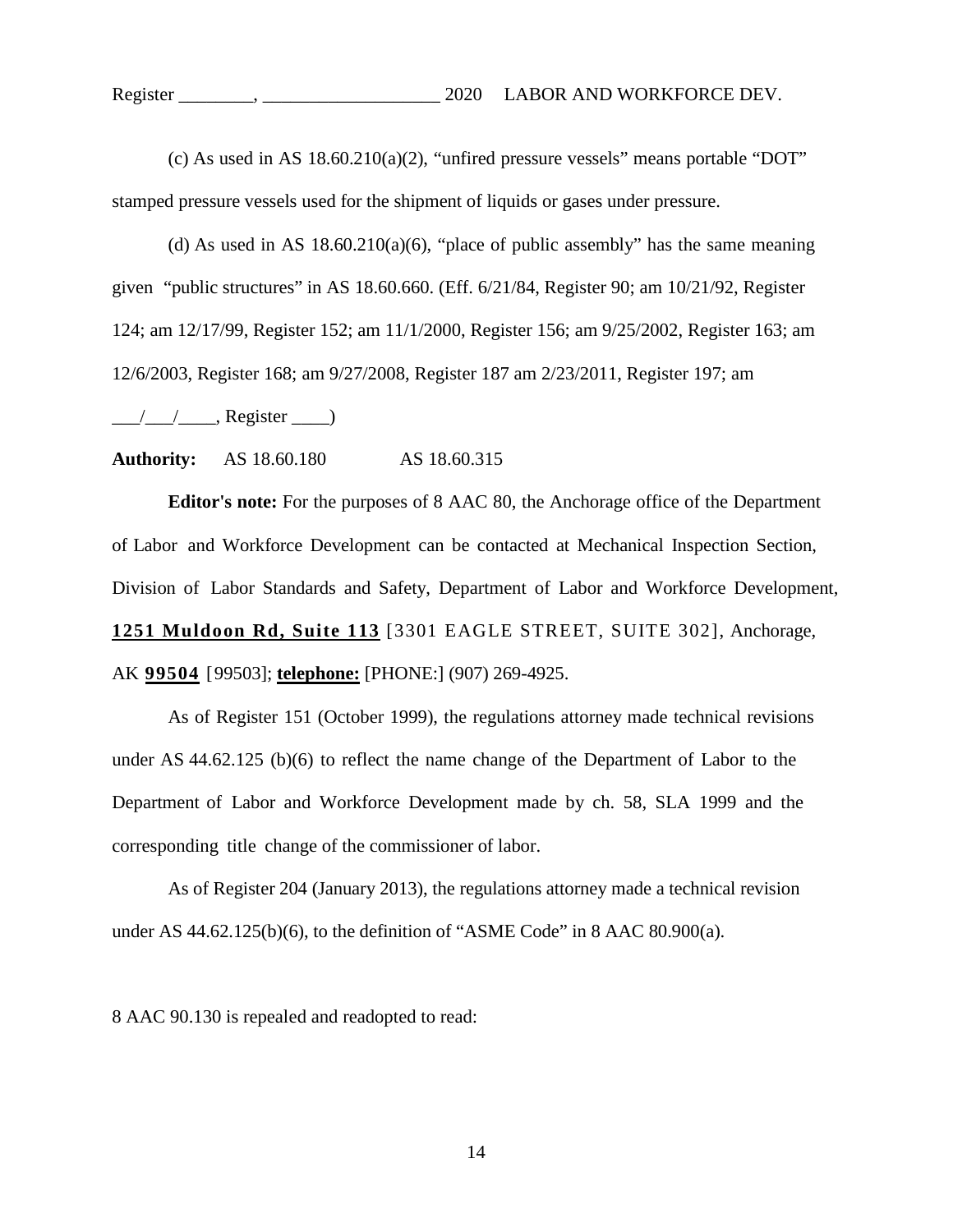**8 AAC 90.130. Plumber journeyman certificate of fitness.** (a) A plumber journeyman certificate of fitness authorizes the holder of the certificate to perform work that is subject to the standards established in AS 18.60.705 and 8 AAC 63.010.

(b) A plumber journeyman certificate of fitness will be issued by the department upon payment of the applicable fees required by AS 18.62.030, if the applicant

(1) passes an examination given by the department; and

(2) submits one of the following:

(A) documented proof on a notarized form provided by the department, or by notarized statements on letterhead stationery from employers, that the applicant has a minimum of 8,000 hours of legally obtained work experience in work subject to standards established in AS 18.60.705 and 8 AAC 63.010 while indentured in an apprentice plumber program accredited by the United States Department of Labor, Office of Apprenticeship; or

(B) documented proof on a notarized form provided by the department, or by notarized statements on letterhead stationery from employers, that the applicant has a minimum of 12,000 hours of legally obtained work experience in work subject to standards established in AS 18.60.705 and 8 AAC 63.010; or

(C) a sworn affidavit from an official of an Alaska-based union, on a form provided by the department, that demonstrates that the applicant meets the experience requirements set out in (A) of this paragraph; the affidavit must specify

(i) the number of qualifying hours of experience the applicant claims for classification for which the applicant seeks certification;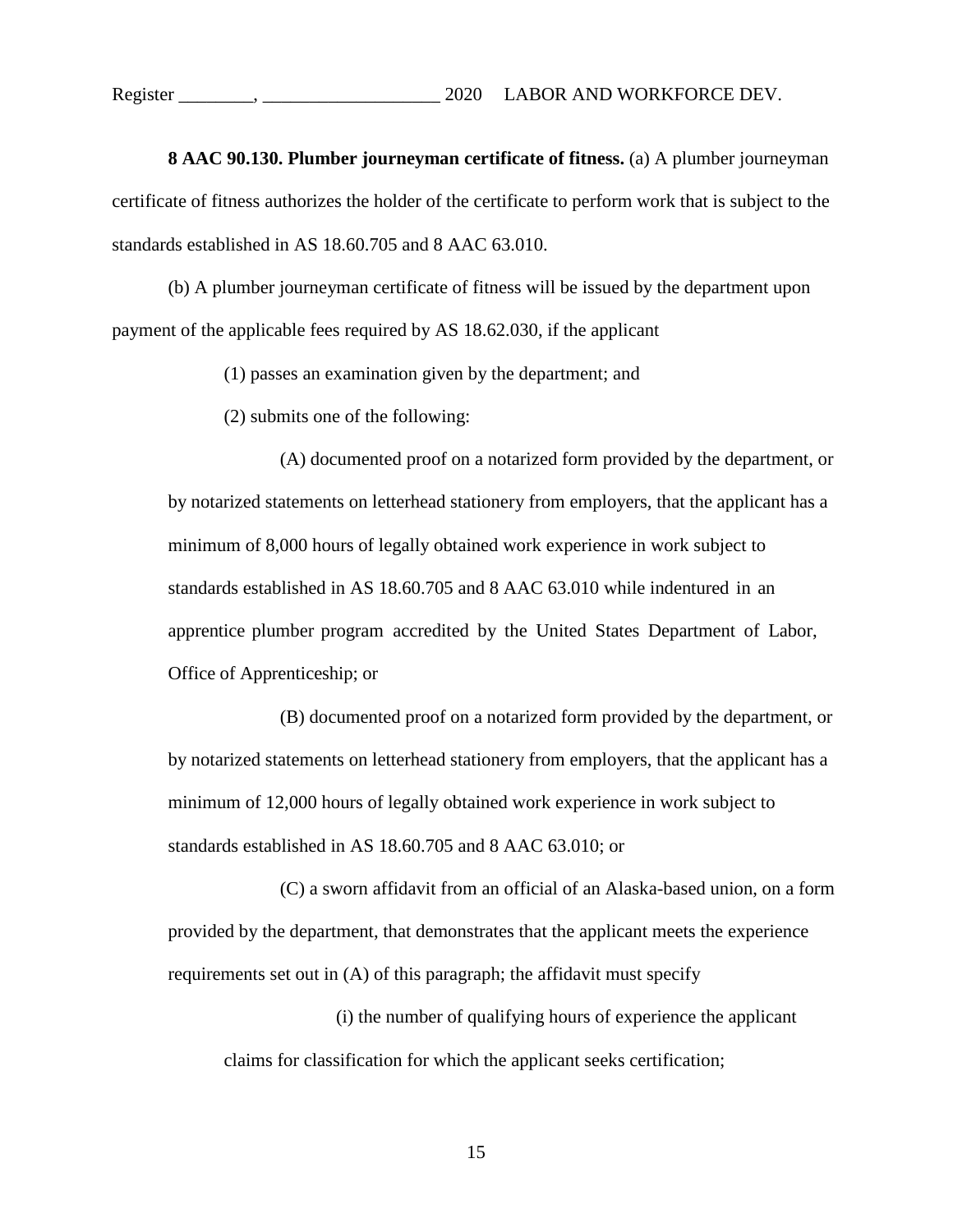Register \_\_\_\_\_\_\_\_, \_\_\_\_\_\_\_\_\_\_\_\_\_\_\_\_\_\_\_ 2020 LABOR AND WORKFORCE DEV.

(ii) the inclusive dates during which the hours claimed in (i) of this subparagraph were worked; and

(iii) the type of work performed and the name of each contractor for whom the work was performed.

(c) The department will count no more than

(1) 500 hours of plumber restricted PU work toward the work experience required in (b) of this section; or

(2) 2,000 hours of plumber restricted PG work toward the work experience required in (b) of this section.

(d) Classroom hours earned in a United States Department of Labor registered apprenticeship program or an accredited educational training program in the plumbing field may be substituted for up to 1,000 hours of work experience required under (b) of this section. (Eff. 9/13/80, Register 75; am 12/25/98, Register 148; am 11/1/2000, Register 156; am 9/27/2008, Register 187; am 5/9/2018, Register 226; am \_\_\_/\_\_\_/\_\_\_\_, Register \_\_\_\_\_) **Authority:** AS 18.62.020 AS 18.62.050 AS 18.62.070 AS 18.62.030 AS 18.62.060

8 AAC 90.137 is repealed and readopted to read:

**8 AAC 90.137. Plumber restricted PU certificate of fitness.** (a) A plumber restricted PU certificate of fitness authorizes the holder of the certificate to install

(1) water service piping from the street, right-of-way main, water well, or storage tank to the first stop valve of the serviced structure or other point of use or distribution on the serviced property;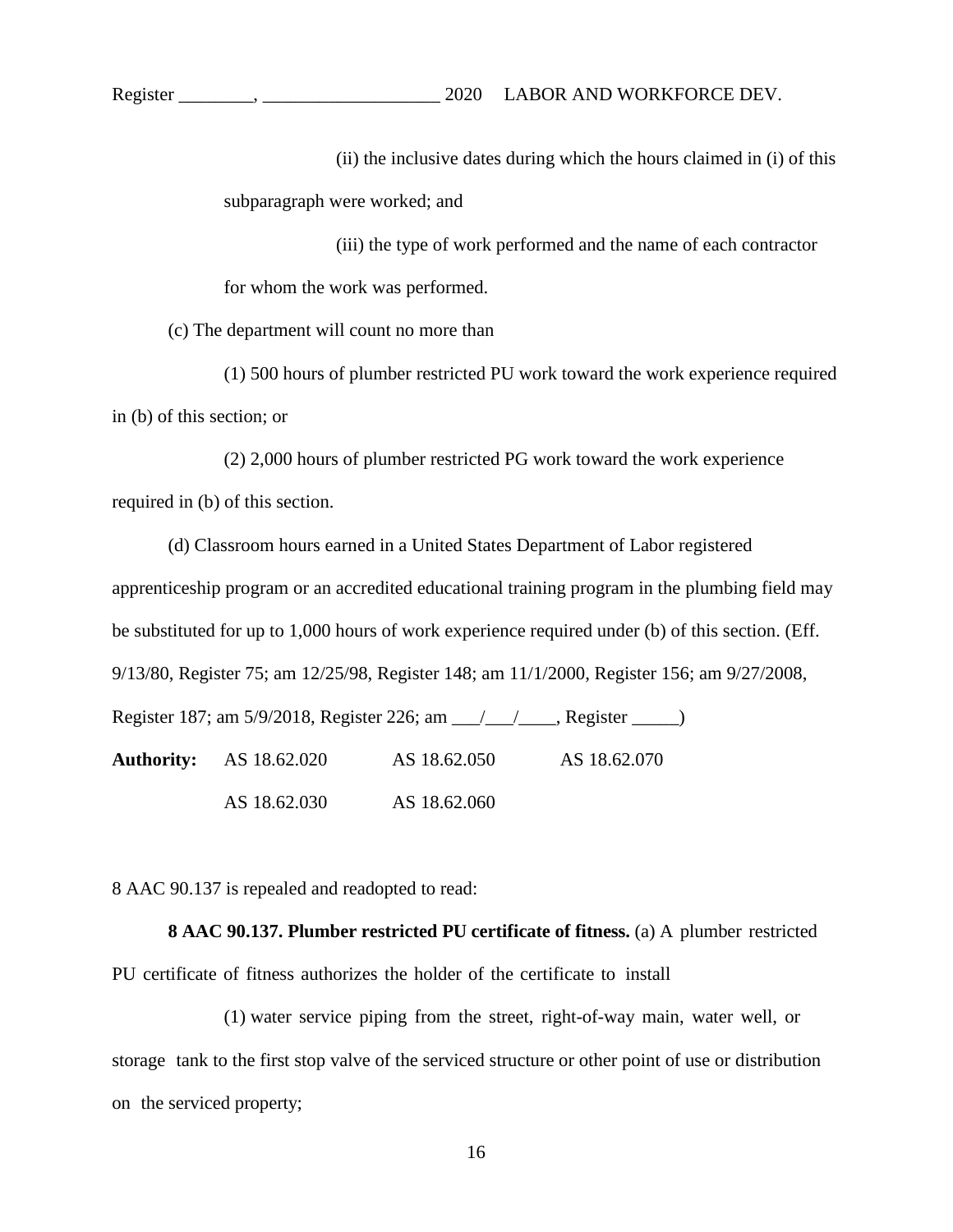(2) building sewer piping from within two feet of a serviced structure to a public sewer, private sewer, private sewage disposal system, or other point of disposal; and

(3) building storm drains that receive the discharge of roof drains, leaders, downspouts, or conductors, if the storm drains are installed from within two feet of a commercial structure, or from within two feet of a residential structure of four or more dwelling units, to the street, the right-of-way main line, or a point of disposal approved by the federal, state, or local agency having jurisdiction.

(b) A plumber restricted PU certificate of fitness will be issued by the department upon payment of the applicable fees required by AS 18.62.030, if the applicant

(1) submits documented proof of legally obtained experience on a notarized form provided by the department, or by notarized statement on letterhead stationery from employers, that the applicant has worked for at least 1,000 hours installing water, sewer, or storm lines subject to the standards established in AS 18.60.705 and 8 AAC 63.010; or

(2) presents to the department, on a form provided by the department, a sworn affidavit from an official of an Alaska-based union that demonstrates that the applicant meets the work experience requirements set out in (1) of this subsection; the affidavit must specify the number of qualifying hours' experience the applicant claims for the classification for which the applicant seeks certification; apprenticeship hours must be noted if apprenticeship hours are being used for qualification;

(A) the inclusive dates during which the hours claimed in (2) of this paragraph were worked; and

(B) the type of work performed and the name of each contractor for whom the work was performed.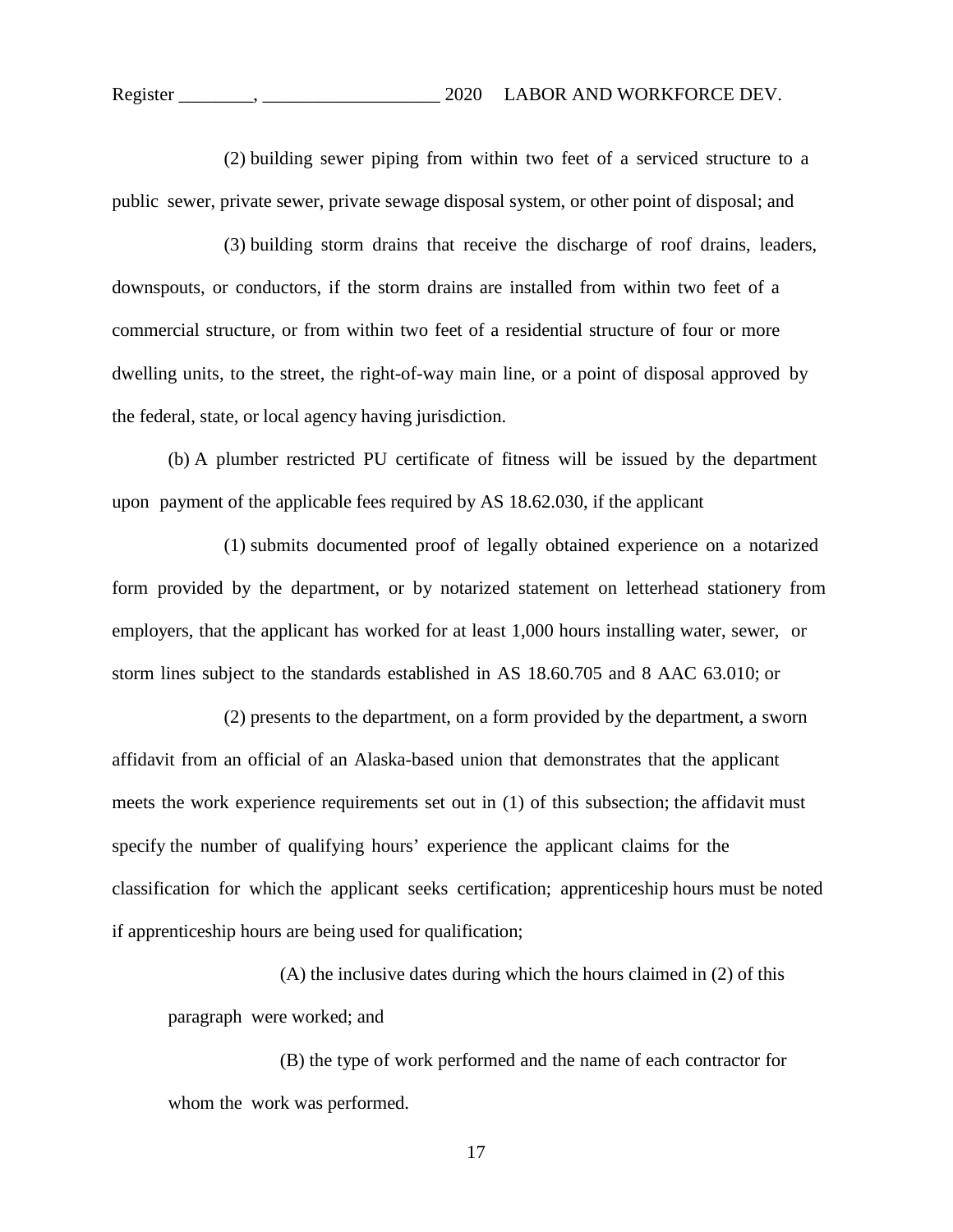|                                                                                        |              |              | (a) An accredited apprenticeship classroom program or educational training in the |
|----------------------------------------------------------------------------------------|--------------|--------------|-----------------------------------------------------------------------------------|
| plumbing field may be substituted for up to 125 hours' work experience in work that is |              |              |                                                                                   |
| subject to the standards established in AS 18.60.705 and 8 AAC 63.010. (Eff. 12/25/98, |              |              |                                                                                   |
| Register 148; am 9/27/2008, Register 187; am 2/23/2011, Register 197; am 1/1/1.        |              |              |                                                                                   |
| $Register$ <sub>___</sub> )                                                            |              |              |                                                                                   |
| <b>Authority:</b>                                                                      | AS 18.62.030 | AS 18.62.060 | AS 23.05.060                                                                      |

AS 18.62.050 AS 18.62.070

8 AAC 90.140 is repealed and readopted to read:

**8 AAC 90.140. Plumber trainee certificate of fitness.** (a) A trainee certificate of fitness authorizes the holder to perform work subject to the standards established in AS 18.60.705 and performed under the conditions set out under this section.

(b) The department will issue a trainee certificate of fitness upon payment of the applicable fees required by AS 18.62.030.

(c) The ratio of individuals working under trainee certificates on a job site may not be more than two plumber trainees for every certified plumber journeyman.

(d) The department may enter into reciprocal agreements with the corresponding licensing agency of another state when licensure requirements are substantially equivalent to the requirements of this state. The department may issue a reciprocal certificate of fitness to a journeyman plumber from a state with whom the department has a reciprocal agreement, if the applicant tested for the applicant's certificate in the reciprocal state and if the applicant has held that other state's certificate for at least one year. (Eff. 9/13/80, Register 75; am 6/14/84, Register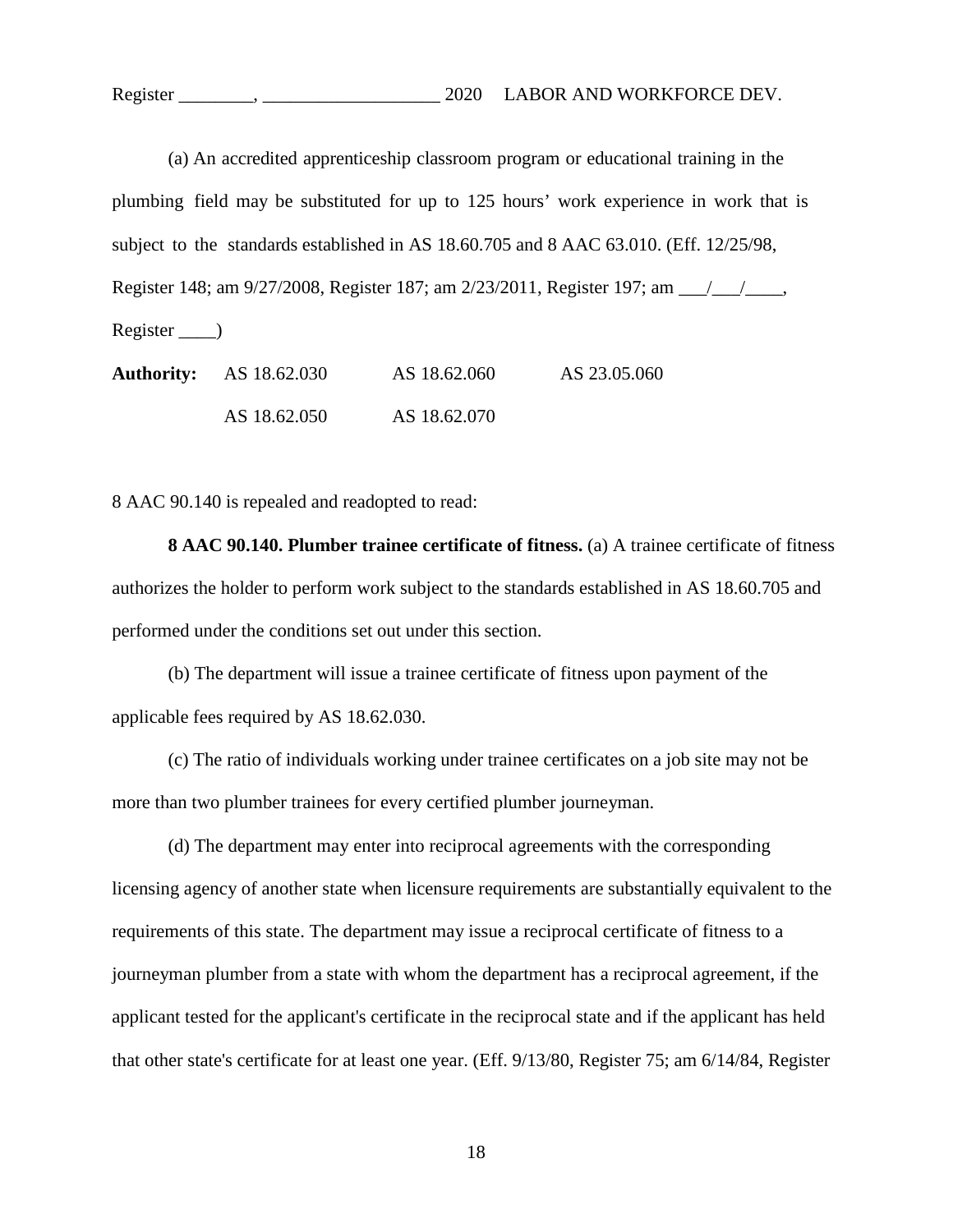90; am 12/25/98, Register 148; am 9/25/2002, Register 163; am 12/6/2003, Register 168; am 6/14/2006, Register 178; am 9/27/2008, Register 187; am \_\_\_/\_\_\_/\_\_\_\_, Register \_\_\_\_)

**Authority:** AS 18.62.030 AS 18.62.060 AS 23.05.060

AS 18.62.050 AS 18.62.070

8 AAC 90.160 is repealed and readopted to read:

# **8 AAC 90.160. Electrician journeyman certificate of fitness.** (a) An electrician

journeyman certificate of fitness authorizes the holder of the certificate to perform work that is subject to the standards of the *National Electrical Code* established in AS 18.60.580 and 8 AAC 70.025.

(b) An electrician journeyman certificate of fitness will be issued by the department upon payment of the applicable fees required by AS 18.62.030, if the applicant

(1) passes an examination given by the department; and

(2) submits one of the following:

(A) documented proof on a notarized form provided by the department, or by notarized statements on letterhead stationery from employers, that the applicant has a minimum of 8,000 hours of legally obtained work experience in work subject to standards of the *National Electrical Code* established in AS 18.60.580 and 8 AAC 70.025 while indentured in an apprentice electrician program accredited by the United States Department of Labor, Office of Apprenticeship; or

(B) documented proof on a notarized form provided by the department, or by notarized statements on letterhead stationery from employers, that the applicant has a minimum of 12,000 hours of legally obtained work experience in work subject to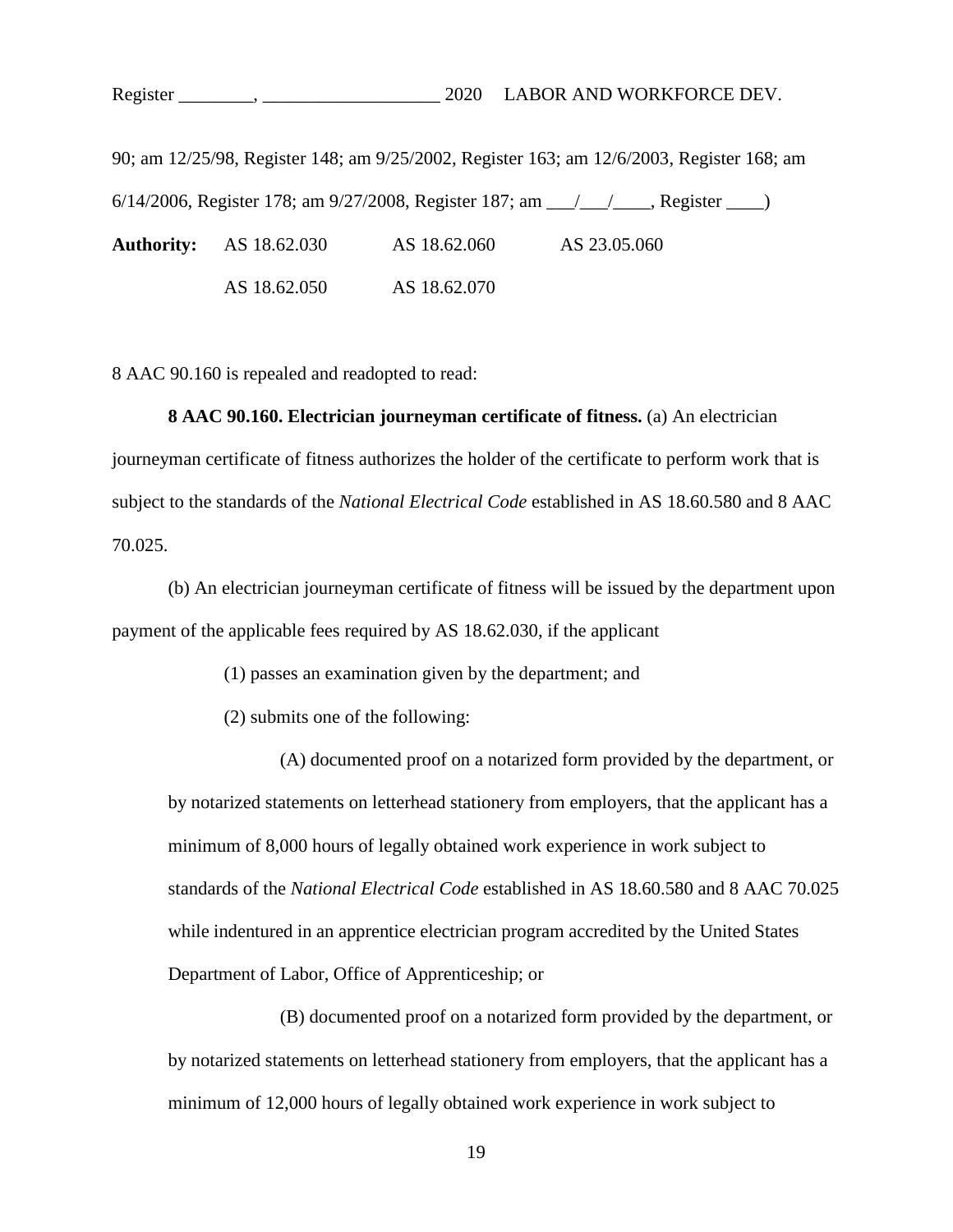standards of the *National Electrical Code* established in AS 18.60.580 and 8 AAC 70.025; or

(C) a sworn affidavit from an official of an Alaska-based union, on a form provided by the department, that demonstrates that the applicant meets the experience requirements set out in (A) of this paragraph; the affidavit must specify

(i) the number of qualifying hours of experience the applicant claims for classification for which the applicant seeks certification;

(ii) the inclusive dates during which the hours claimed in (i) of this subparagraph were worked; and

(iii) the type of work performed and the name of each contractor for whom the work was performed.

(c) The department will count no more than 2,000 hours of residential electrical work towards the minimum work experience required under this section.

(d) Classroom hours earned in a United States Department of Labor registered apprenticeship program, accredited training program, or educational training program under 8 AAC 90.300 in the electrical field may be substituted for up to 1,000 hours of work experience required under this section.

(e) Up to 1,000 hours of experience as a power lineman may be used to meet the work experience requirements of this section.

(f) Experience as a maintenance electrician may not be used to meet the work experience requirements of this section.

(g) The department may enter into reciprocal agreements with the corresponding licensing agency of another state when licensure requirements are substantially equivalent to the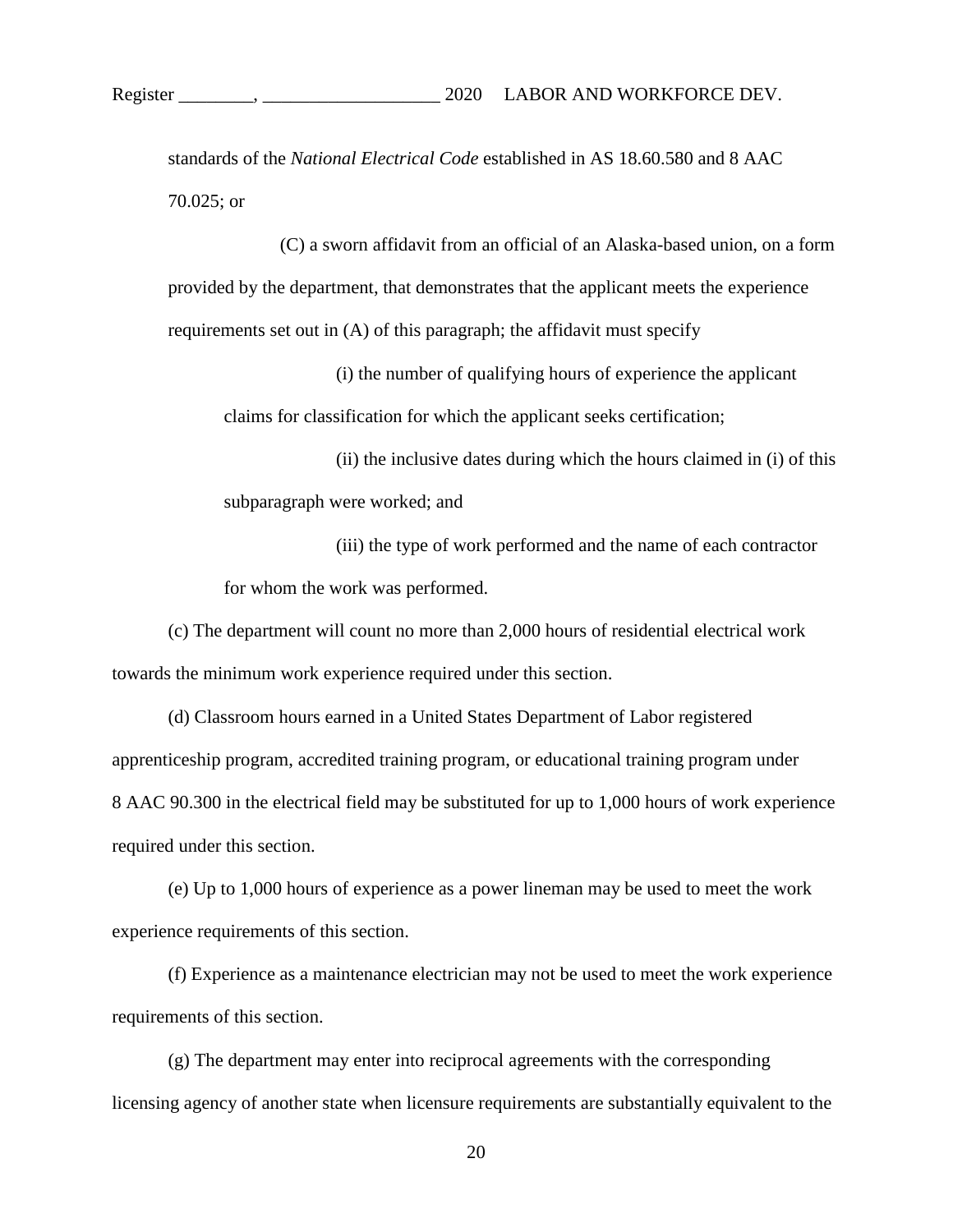requirements of this state. The department may issue a reciprocal certificate of fitness to a journeyman electrician from a state with whom the department has a reciprocal agreement, if the applicant tested for the applicant's certificate in the reciprocal state and if the applicant has held that other state's certificate for at least one year. (Eff. 9/13/80, Register 75; am 12/25/98, Register 148; am 12/17/99, Register 152; am 9/25/2002, Register 163; am 9/27/2008, Register 187; am  $5/9/2018$ , Register 226; am  $\frac{1}{2}$ , Register  $\frac{1}{2}$ **Authority:** AS 18.62.020 AS 18.62.050 AS 18.62.070 AS 18.62.030 AS 18.62.060

8 AAC 90.162 is repealed and readopted to read:

**8 AAC 90.162. Power lineman journeyman certificate of fitness.** (a) A power lineman journeyman certificate of fitness authorizes the holder of the certificate to perform the work that is described in 8 AAC 90.900(15) and subject to the *National Electrical Safety Code* established in AS 18.60.580 and 8 AAC 70.025.

(b) A power lineman journeyman certificate of fitness will be issued by the department upon payment of the applicable fees required by AS 18.62.030, if the applicant submits one of the following:

(1) documented proof on a notarized form provided by the department, or by notarized statements on letterhead stationery from employers, that the applicant has a minimum of 8,000 hours of legally obtained work experience in work subject to the *National Electrical Safety Code* established in AS 18.60.580 and 8 AAC 70.025 while indentured in an apprentice electrician program accredited by the United States Department of Labor, Office of Apprenticeship; or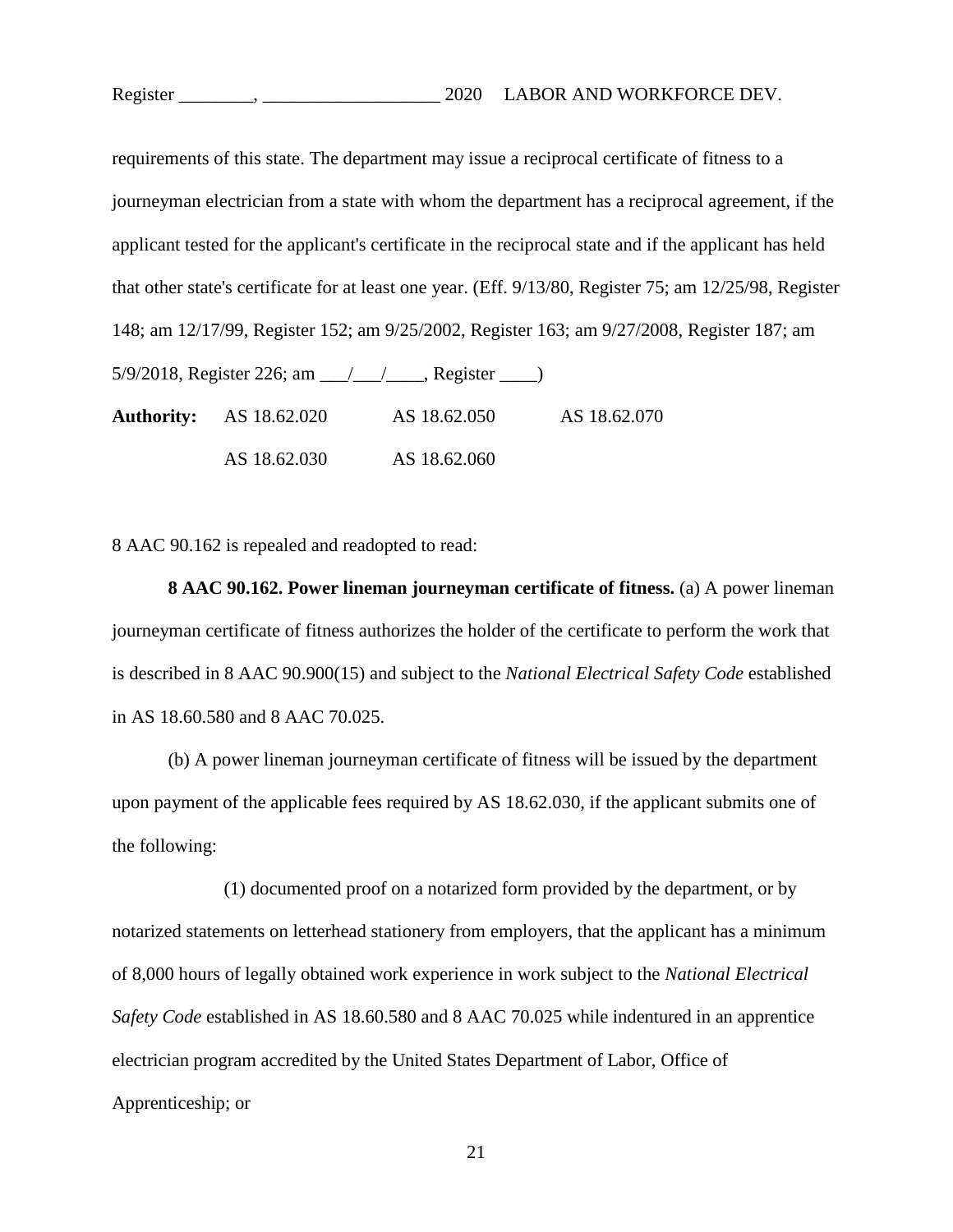(2) documented proof on a notarized form provided by the department, or by notarized statements on letterhead stationery from employers, that the applicant has a minimum of 12,000 hours of legally obtained work experience in work subject to the National Electrical Safety Code established in AS 18.60.580 and 8 AAC 70.025; or

(3) a sworn affidavit from an official of an Alaska-based union, on a form provided by the department, that demonstrates that the applicant meets the experience requirements set out in (1) of this paragraph; the affidavit must specify

(A) the number of qualifying hours of experience the applicant claims for classification for which the applicant seeks certification;

(B) the inclusive dates during which the hours claimed in (A) of this subparagraph were worked; and

(C) the type of work performed and the name of each contractor for whom the work was performed.

(c) Classroom hours earned in a United States Department of Labor registered apprenticeship program, accredited training program, or educational training program under 8 AAC 90.300 in the electrical field may be substituted for up to 1,000 hours of work experience required under this section.

(d) Experience as an electrician may be substituted for up to 1,000 hours' work experience required under this section.

(e) Experience as a maintenance electrician may not be used to meet the work experience requirements of this section. (Eff. 12/25/98, Register 148; am 9/25/2002, Register 163; am 9/27/2008, Register 187; am 5/9/2018, Register 226; am \_\_\_/\_\_\_/\_\_\_\_, Register \_\_\_\_) **Authority:** AS 18.62.020 AS 18.62.050 AS 18.62.070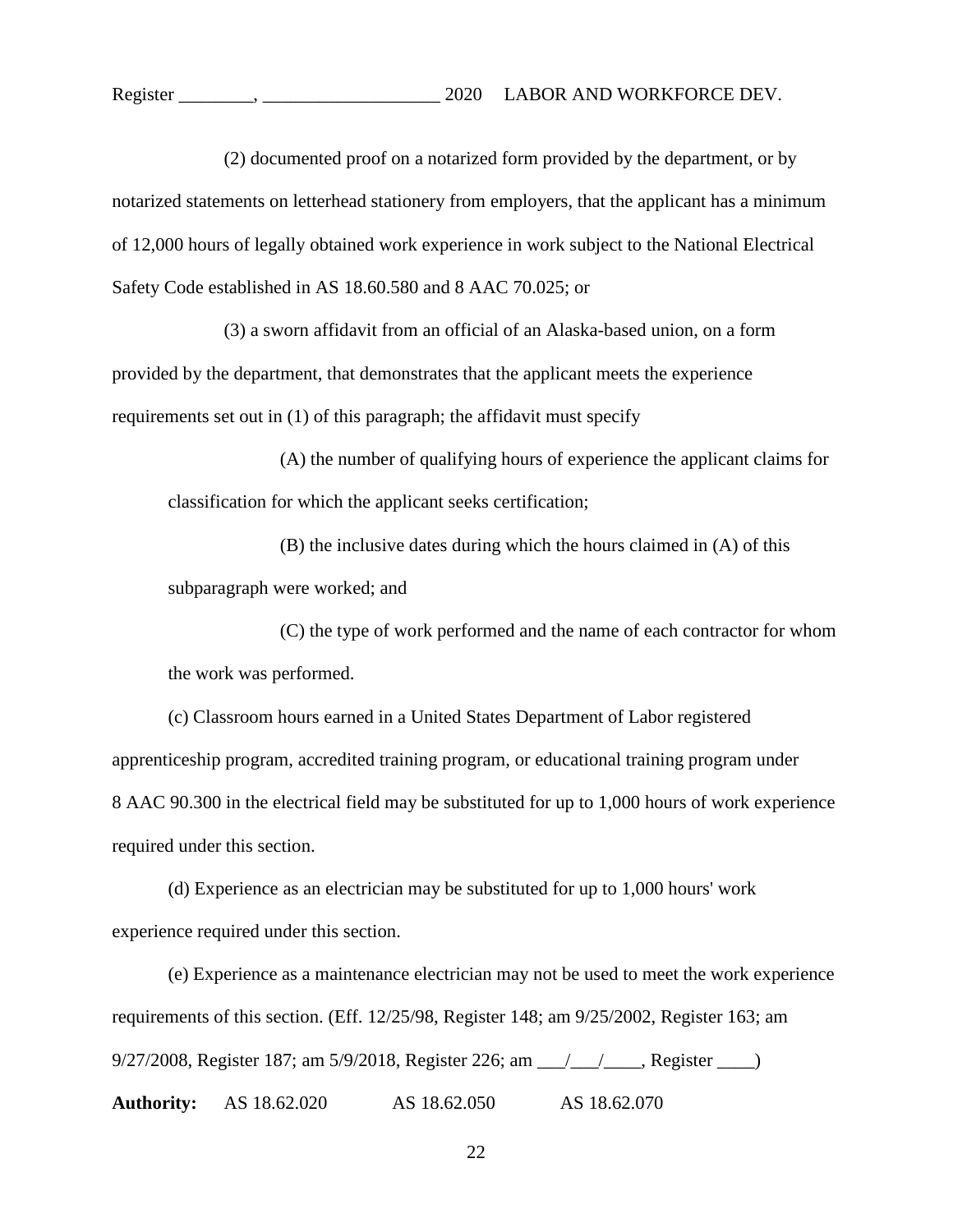AS 18.62.030 AS 18.62.060

8 AAC 90.165 is repealed and readopted to read:

**8 AAC 90.165. Electrician and power lineman trainee certificates of fitness.** (a) A trainee certificate of fitness authorizes the holder to perform work subject to the standards established in AS 18.60.580 and performed under the conditions set out under this section.

(1) The department will issue a trainee certificate of fitness upon payment of the applicable fees required by AS 18.62.030.

(b) The ratio of individuals working under trainee certificates on a job site may not be more than two electrician trainees for every certified electrician journeyman or residential wireman, as applicable, or two power lineman trainees for every certified power lineman journeyman.

(c) Notwithstanding (a) - (b) of this section,

(1) a person holding a power lineman journeyman certificate of fitness may work as a trainee on a project within the scope of the *National Electrical Code* established in AS 18.60.580 and 8 AAC 70.025(a);

(2) a person holding a residential wireman certificate of fitness may work as a trainee on a project within the scope of the *National Electrical Safety Code* established in AS 18.60.580 and 8 AAC 70.025(b) and on a project within the scope of the *National Electrical Code* that is outside the scope of a residential wireman; and

(3) a person holding an electrical journeyman certificate of fitness may work as a trainee on a project within the scope of the *National Electrical Safety Code*. (Eff. 9/13/80, Register 75; am 6/14/84, Register 90; am 12/25/98, Register 148; am 12/17/99, Register 152; am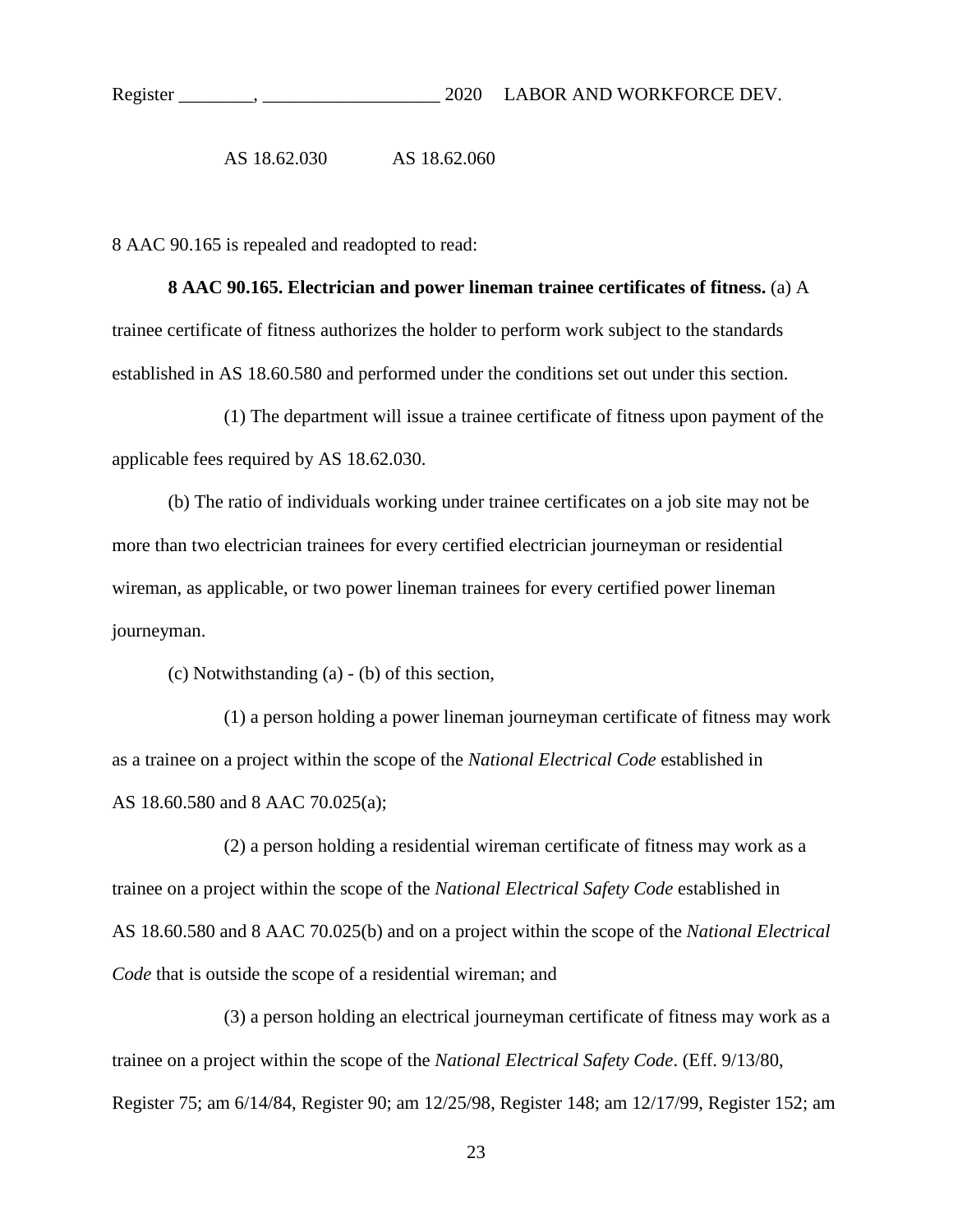Register \_\_\_\_\_\_\_\_, \_\_\_\_\_\_\_\_\_\_\_\_\_\_\_\_\_\_\_ 2020 LABOR AND WORKFORCE DEV.

9/25/2002, Register 163; am 12/6/2003, Register 168; am 6/14/2006, Register 178; am

9/27/2008, Register 187; am \_\_\_/\_\_\_/\_\_\_\_, Register \_\_\_\_)

**Authority:** AS 18.62.030 AS 18.62.060 AS 18.62.070

AS 18.62.050

The article heading for Article 8 is amended to read:

# **Article 9 [8]. General Provisions.**

 $(Eff. \_ / \_ / \_$ , Register  $\_ )$ 

8 AAC is amended by adding a new article to read:

# **Article 8 – Student Trainee Certificate of Fitness**

 $(Eff. \_ / \_ / \_$ , Register  $\_ )$ 

8 AAC 90 is amended by adding a new section to read:

**8 AAC 90.300. Student trainee certificate of fitness.** (a) A student trainee certificate of fitness authorizes the holder of the certificate to perform work that is subject to the standards of the *Uniform Plumbing Code* established in AS 18.60.580 and 8 AAC 63.010, and the *National Electrical Code* established in AS 18.60.705 and 8 AAC 70.025, and under the conditions set out under this section.

(b) The department may issue a student trainee certificate of fitness if the applicant

(1) submits to the department, on a form provided by the department, that the applicant is currently enrolled in a state or federally administered education program or an education program administered by an Alaska school district or charter school program, which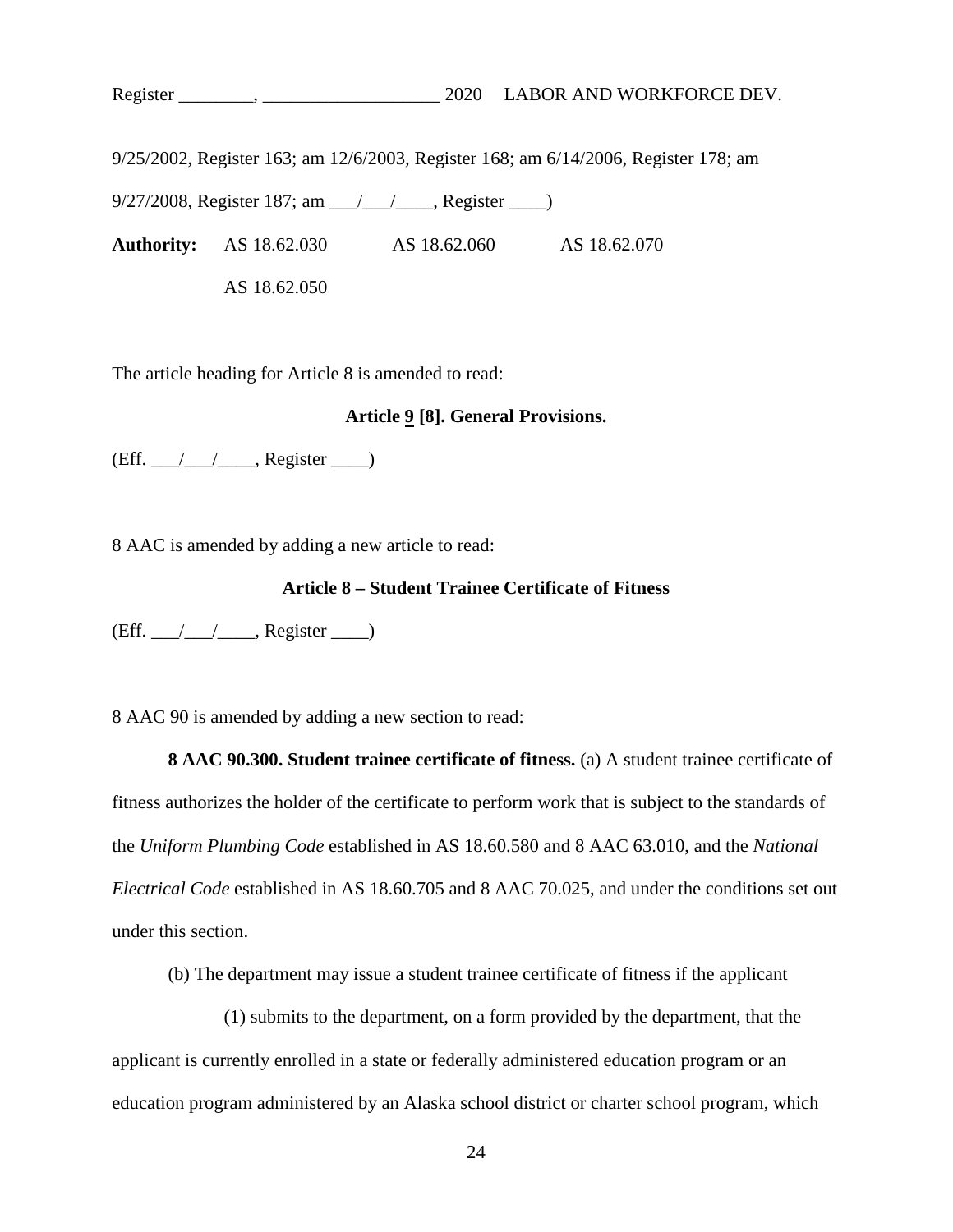includes instruction and supervision in the performance of work subject to the standards in (a) of this section.

(2) submits a description of the training curriculum and a form to be provided by the department, completed by the educational program, stating that

(A) the student trainee will be working under the direct supervision of a journeyman certificate of fitness holder, qualified to perform the work being supervised, while performing work subject to the code;

(B) the program will adhere to the journeyman supervision ratio described in this section; and

(C) the program agrees to have all work performed by student trainees inspected by the authority having jurisdiction as required by state law or local ordinance.

(3) pays the applicable fees under AS 18.62.030, unless such fees are waived by the commissioner.

(c) The ratio of individuals working under student trainee certificates on a job site may not be more than ten student trainees for every certified journeyman, subject to the type of code work performed.

(d) Hours worked in accordance with this section will be considered work legally performed in accordance with 8 AAC 90.890.

(e) Certificates granted under this section are only valid under the specific terms established in this section. A certificate granted under this section may be transferred to a standard trainee certificate of fitness upon application to the department. (Eff.  $\frac{\ }{\ }$ Register \_\_\_\_)

**Authority:** AS 18.62.030 AS 18.62.060 AS 18.62.070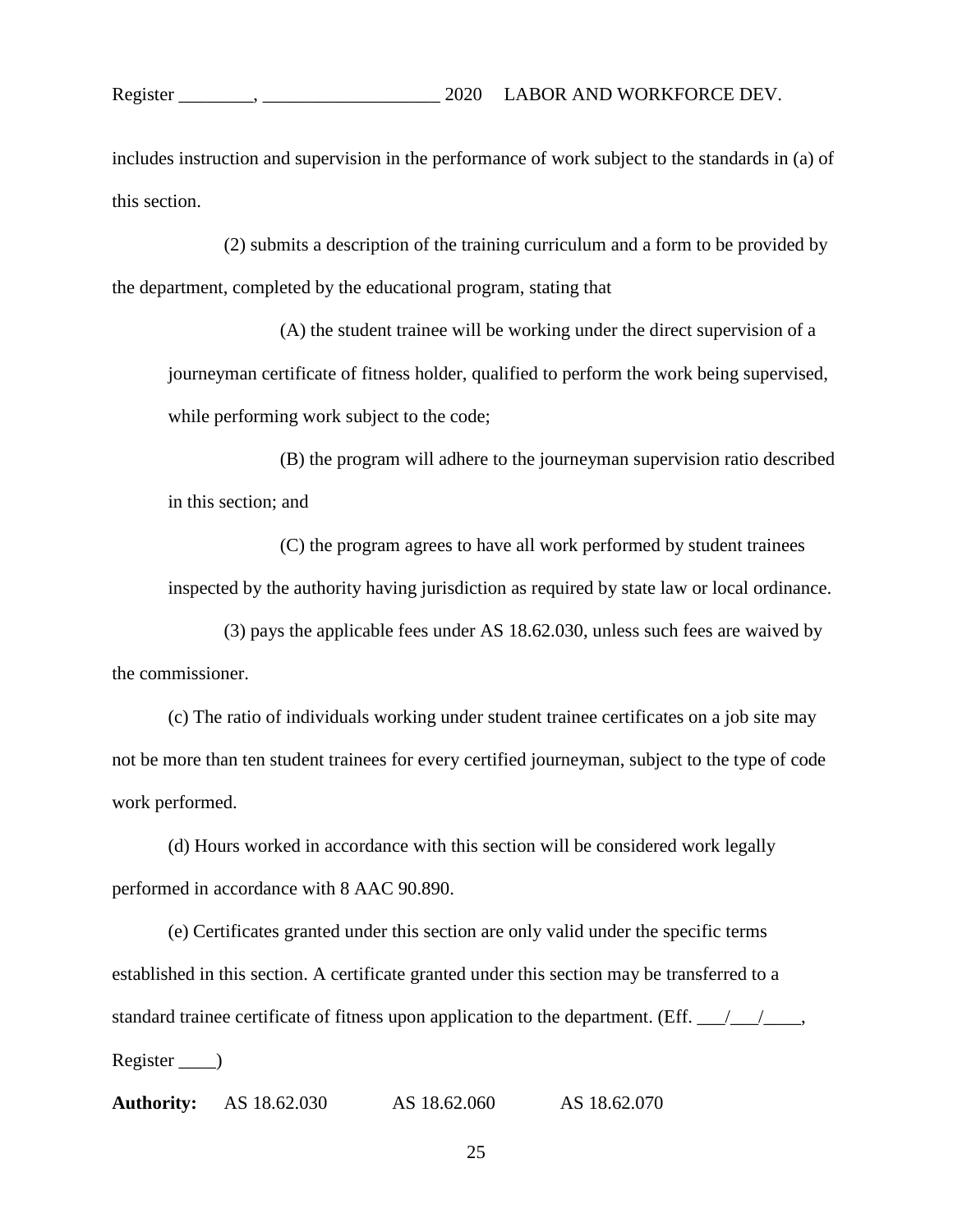AS 18.62.050

8 AAC 90.900 is repealed and readopted to read:

**8 AAC 90.900. Definitions.** In this chapter and AS 18.62, unless the context requires otherwise

(1) "accredited" means approved by the United States Department of Labor, Office of Apprenticeship;

(2) "apprentice" means a worker at least 16 years of age who is legally performing work to learn a skilled trade;

(3) "commissioner" means the commissioner of the Department of Labor and Workforce Development or the commissioner's designee;

(4) "day" means a calendar day;

(5) "department" means the Department of Labor and Workforce Development;

(6) "direct supervision" means that while the trainee is legally performing work to the Standards established in either AS 18.60.580 and 8 AAC 70.025 or AS 18.60.705 and 8 AAC 63.010 a certified journeyman is on the same job site, on the same floor and in close and continual control of the trainee and is responsible for the competency of the work performed by the trainee;

(7) "director" means the director of the labor standards and safety division of the department, or the director's designee;

(8) "division" means the labor standards and safety division of the department;

(9) "electrician journeyman" means a person who performs work necessary to the installation and construction of electrical work within buildings and within property lines of any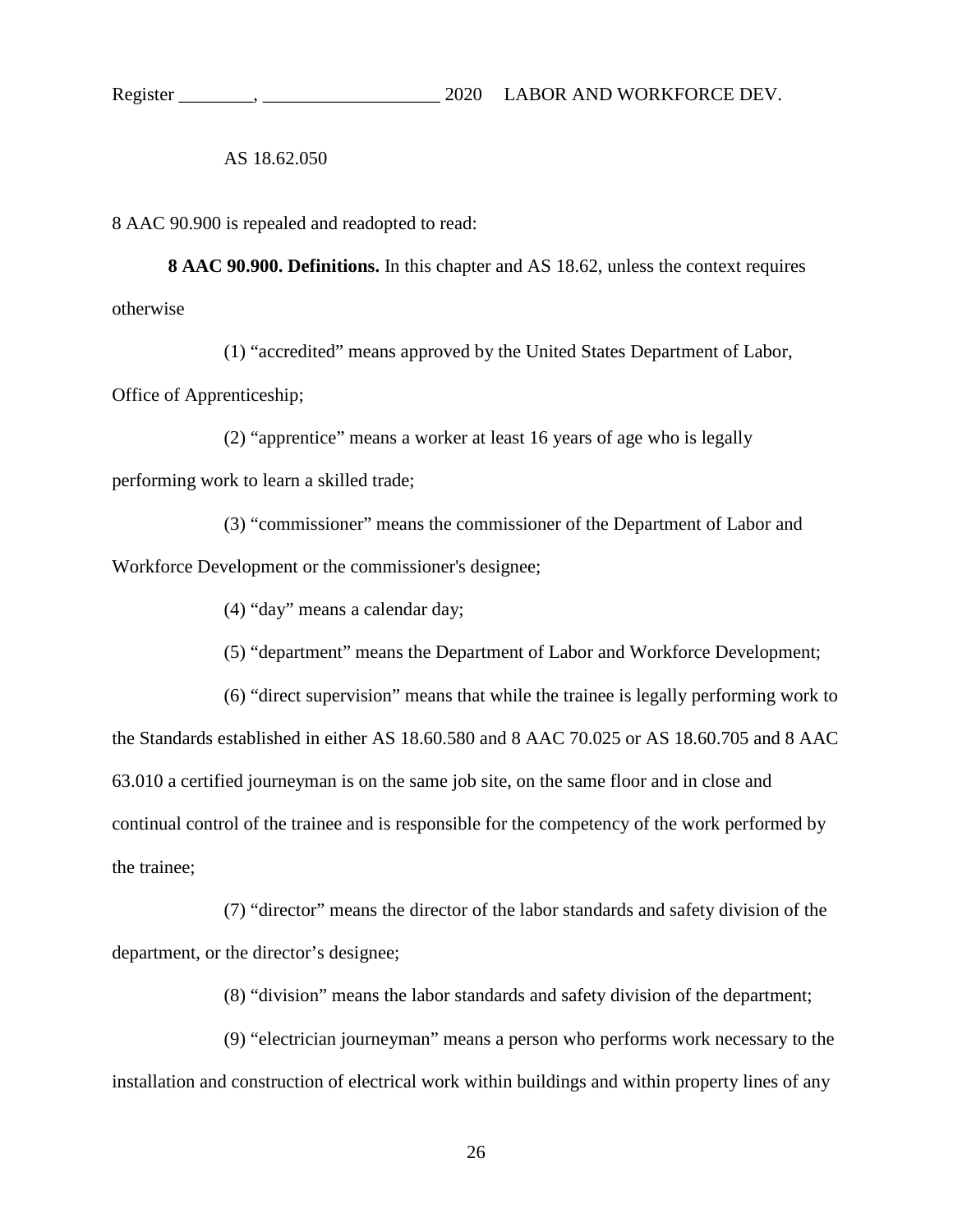given property, beginning at the secondary side of the transformer, subject to the *National Electrical Code,* but does not include a person performing linework consisting of poles and towers, including wires or cables and other apparatus supported by them;

(10) "electrical wiring" does not include operating tree trimming equipment to trim brush or remove trees around electrical lines or operating a helicopter or heavy power equipment, such as cranes, loaders, excavators, piledriving equipment, and other construction heavy equipment used in connection with electrical code work;

(11) "examination" means a series of prepared questions administered by the department in writing or orally, or both;

(12) "inspector" means an inspector of the labor standards and safety division of the department, or a designee;

(13) "plumber journeyman" means a person who performs plumbing work in the installation, removal, alteration, or repair of plumbing and drainage systems, within the property lines of the premises; in this paragraph, "plumbing and drainage systems"

(A) includes all

(i) building supply and distribution piping for potable water;

(ii) water treating or utilization equipment;

(iii) plumbing fixtures and traps;

(iv) drainage and vent pipes;

(v) building drains and building sewers;

(vi) medical gas and medical vacuum systems;

(vii) liquid and fuel gas piping;

(viii) swimming pool, spa, and hot tub piping;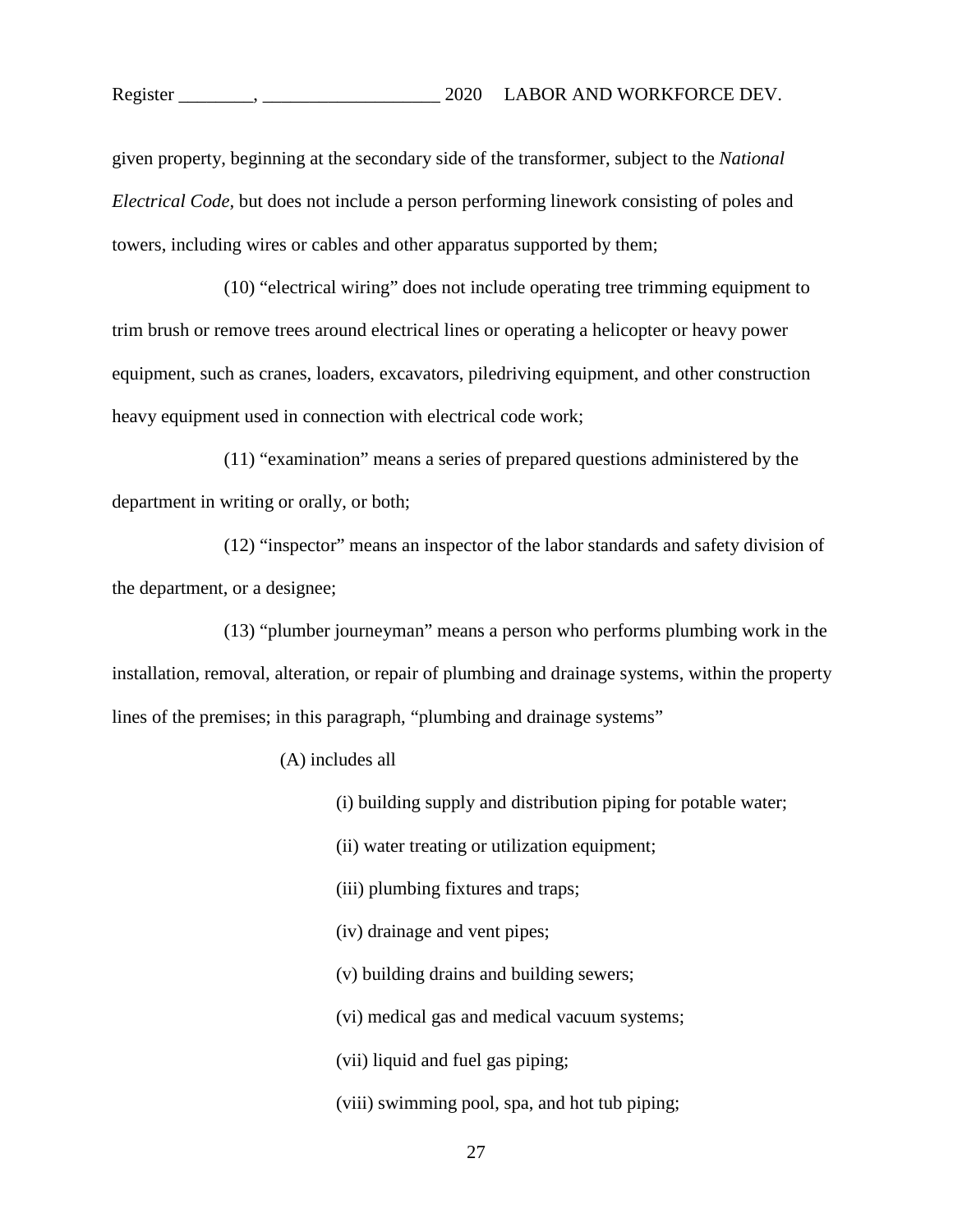Register \_\_\_\_\_\_\_\_, \_\_\_\_\_\_\_\_\_\_\_\_\_\_\_\_\_\_\_ 2020 LABOR AND WORKFORCE DEV.

(ix) joints, connections, devices, receptacles, appurtenances, water heaters, and vents for items listed in (i) - (viii) of this subparagraph and within the property lines of the premises; and

(x) harbor distribution piping for potable water.

(B) does not include the mains of a public sewer system or a public sewage treatment or disposal plant;

(14) "plumber restricted PG" means a person authorized with a certificate of fitness to install fuel and gas piping within property lines of the premises;

(15) "plumber restricted PU" means a person authorized with a certificate of fitness to install

(A) water service piping from the street, right-of-way main, water well, or storage tank to the first stop valve of the serviced structure or other point of use or distribution on the serviced property;

(B) building sewer piping from within two feet of a serviced structure to a public sewer, private sewer, private sewage disposal system, or other point of disposal; and

(C) building storm drains that receive the discharge of roof drains, leaders, downspouts, or conductors, if the storm drains are installed from within two feet of a commercial structure, or from within two feet of a residential structure of four or more dwelling units, to the street, the right-of-way main line, or a point of disposal approved by the federal, state, or local agency having jurisdiction;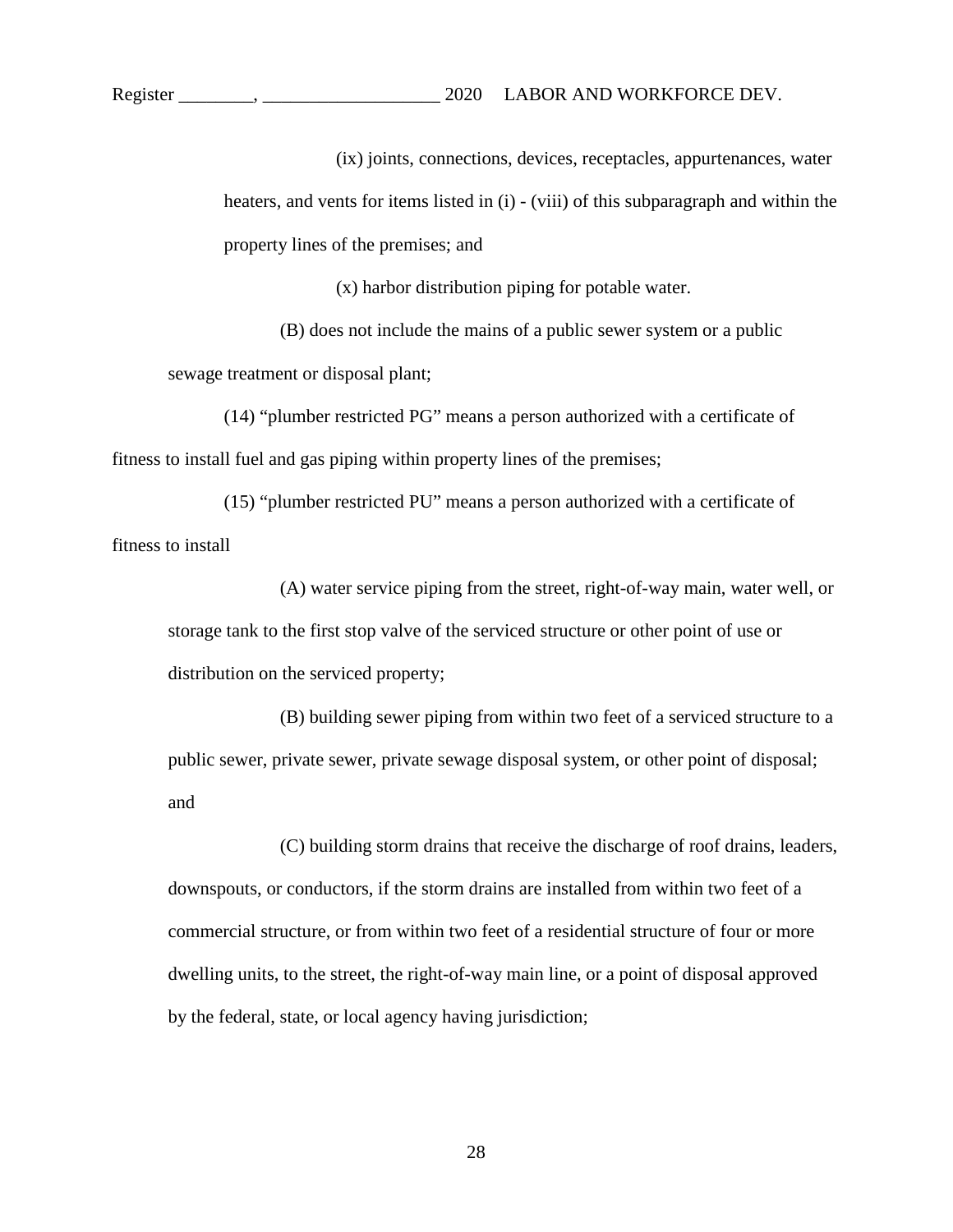(16) "plumbing" does not include operating heavy power equipment such as cranes, loaders, excavators, piledriving equipment, and other construction heavy equipment used in connection with plumbing code work.

(17) "power lineman journeyman" means a person who performs work necessary to the assembly, installation, or erection of all electrical apparatus, devices, wires, cables, supports, insulators, conductors, ducts, and raceways when part of primary distributing systems outside of buildings, regardless of whether within property lines of any given property, including outdoor substations and electrical connections up to and including the setting of transformers and the connecting of busses to them;

(18) "residential wireman" means a person who performs work necessary to the installation, construction, and operation of residential electrical systems, beginning at the point of attachment of the service drop or the service lateral on the load side of the meter, and whose work is limited to residential occupancies providing for no more than four residential units on a common foundation;

(19) "trainee" means an individual who is legally performing work to learn a skilled trade on the job under the training and direct supervision of an experienced craft journeyman plumber or electrician and who, during the training, is given opportunities to develop progressive skills in that trade. (Eff. 9/13/80, Register 75; am 6/14/84, Register 90; am 12/25/98, Register 148; am 9/27/2008, Register 187; am 3/6/2016, Register 217; am

 $\frac{1}{\sqrt{2\pi}}$ , Register  $\frac{1}{\sqrt{2\pi}}$ 

**Authority:** AS 18.62.060 AS 23.05.060

**Editor's note:** For the purposes of 8 AAC 90, the Anchorage office can be contacted at Mechanical Inspection, 1251 Muldoon Road, Suite 113, Anchorage, Alaska 99504; phone: (907)